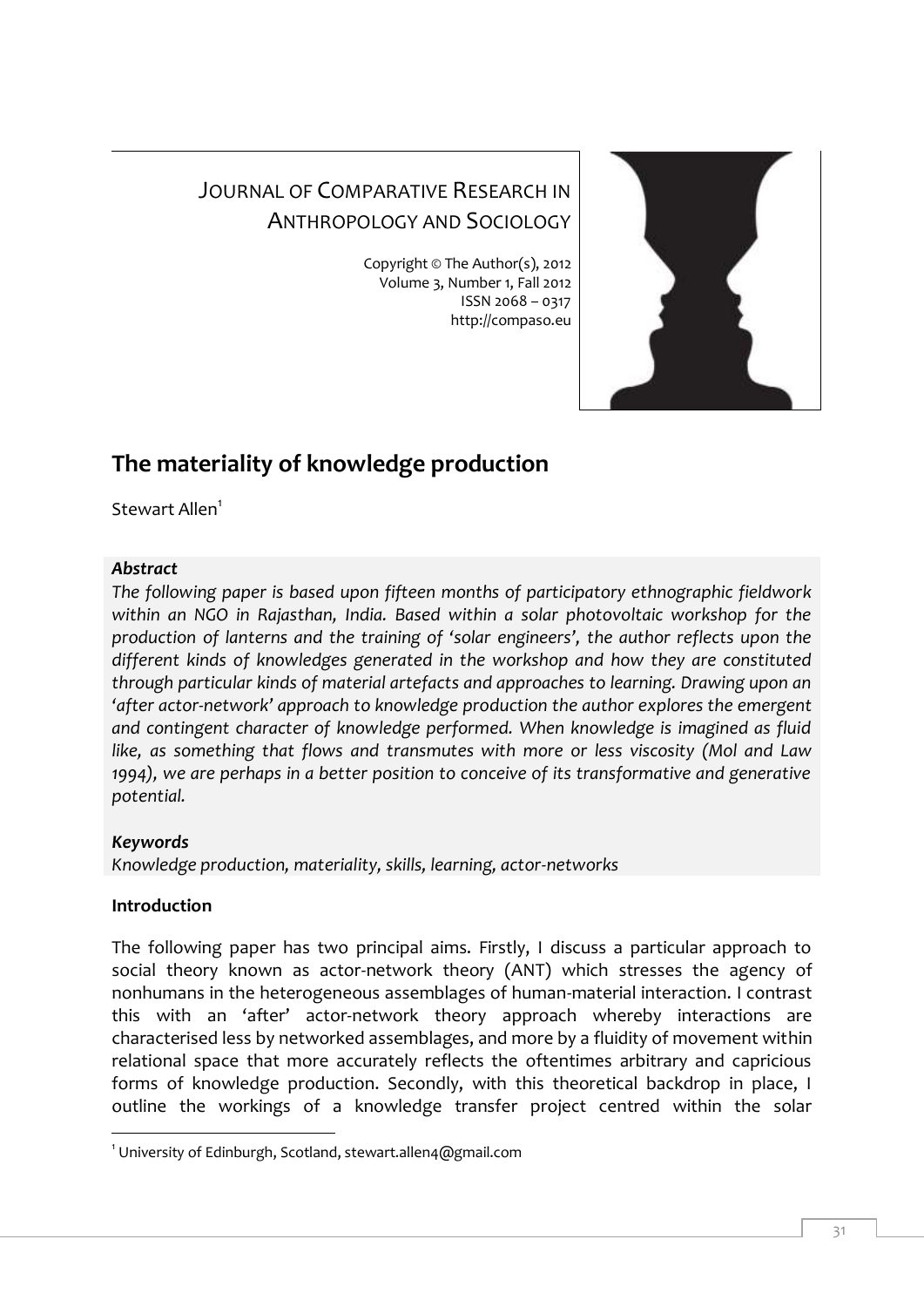programme of an NGO in Rajasthan, India. I use this to reflect upon how certain kinds of knowledge are learned and expressed through different kinds of material assemblage. Drawing upon Law and Mol's (2001) metaphor of *fluid space*, I explore the emergent and contingent character of knowledge performed in the solar workshop. Knowledge in this sense adheres less to a functioning network topology as advanced by typical accounts of actor-network theory (see Latour 1987; 1993; Callon 1986; Law 1992), and more to a bricolage like performance of fluid knowledge-making; the form of knowledge that emerges being contingent upon the actor-configurations through which it is expressed. Terms such as abstract and situated, then, refer not to different kinds of knowledge, but rather to different kinds of practice.

#### *Networks of development?*

In recent years, the anthropology of development has witnessed a growing interest in the material-semiotic theories of what has come to be known, for better or worse, as *actornetwork theory.* Actor-network theory, or 'ANT', is most closely associated with the various writings of the French theorists Bruno Latour (1986; 1988; 1992; 1993; 1996; 2005) and Michel Callon (1986; 1987; 1999), and the English sociologist John Law (1986; 1988; 1992; 1994; 2001). It is principally derived from Science and Technology Studies (STS) and conceptualises all social phenomena in terms of networks of 'actors' both material and human. The distinctive approach of ANT is to collapse typical ontological distinctions and traditional sociological dualisms of nature/society; agency/structure; human/material by drawing attention to their interlinked domains and the inherently heterogeneous networks of entities that comprise them. Thus, through a process of 'following the actors' at the micro-level, ANT can be seen to be levelling the ontological landscape, producing accounts of networks as they are performed in moments of practice. ANT, despite the name, designates not a theory, but rather a method of describing the *how*, rather than the *why*; *how* assemblages hold their shape, or *how* they fall apart. John Law (2007) characterises it as providing a 'toolkit' for telling interesting stories, as such it is descriptive rather than explanatory, paying no heed to truth claims, only outcomes.

## *ANT and its malcontents*

Actor-network theory is a product of its time, arising from the theories of French poststructuralism in the late 1970s and early 1980s through its focus on material-semiotics and critiques of essentialisms and binary oppositions. This was combined with an attention to the work of Science and Technology Studies (STS) and their empirical studies of large technical systems (see Hughes 1983). These studies of large-scale technical systems entailed the crossing of multiple ontological borders, from the natural world to the affordances of technical objects and designs. STS itself drew upon the sociology of scientific knowledge (SSK) in particular the 'strong programme' of the 'Edinburgh School' and its assertion of the 'symmetry' of knowledge claims. This postulate holds that all scientific knowledge claims whether treated as 'true' or 'false' be treated the same way; that is, as derived from and produced through social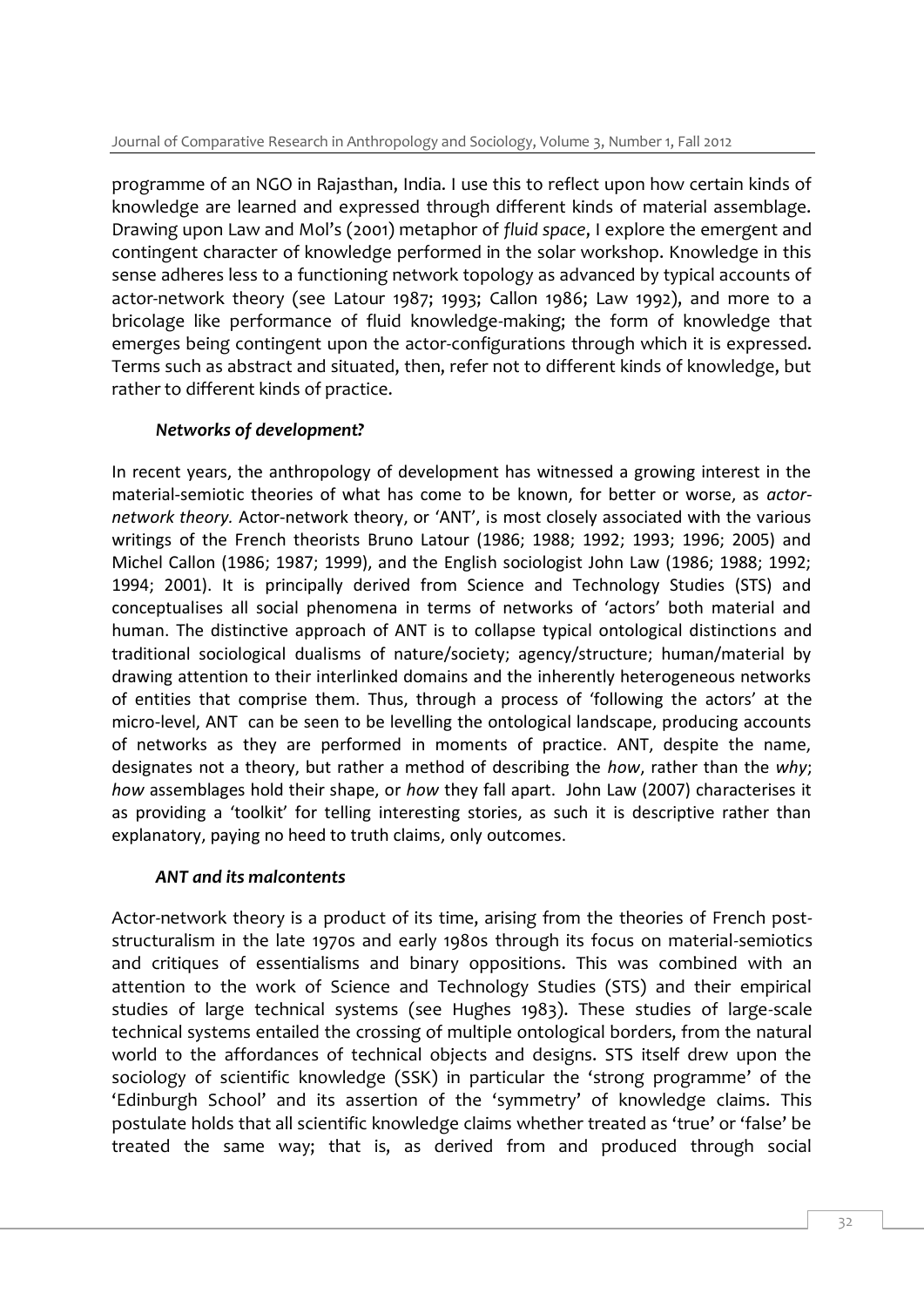circumstances. ANT however distinguished itself from other forms of sociotechnical network approaches by according equal agency to non-humans.

The principle of symmetry was extended to what has come to be one of ANT's most infamous concepts, that of 'generalised symmetry'. Generalised symmetry holds that all actors, whether human or material, be treated in the same way, with humans accorded no special attribute of agency; rather, agency is generated through the network of relations itself and is not presupposed. Such a position, philosophically radical as it is, is derived from empirical studies of laboratories and research centres, of 'science in the making', that observed the equal importance that humans, texts and objects play in the construction of actor-networks (Cressman 2009:4).

This last point has proved to be the most difficult for supporters and critics alike to accept as it grants equal status to non-humans in the functioning of an actor-network. What it does not do however, despite claims to the contrary (e.g. Golinski 1998), is grant agency to objects, but then neither does it grant agency to humans: "Purposeful action and intentionality may not be properties of objects, but they are not properties of humans either. They are the properties of institutions, of apparatuses, of what Foucault called dispositifs" (Latour 1999:192). What Latour is referring to is the inherently distributive character of all actions, whether of human or non-human origin. The ability of a human to 'act' is enabled through distributed chains of countless others, many of which are rarely perceived let alone acknowledged. It is through our enmeshment in these fibrous networks, Latour argues, that our ability to act is made possible.

Classic ANT accounts of human-material assemblages of the kind outlined above, have been somewhat superseded in recent years by an *after* actor-network theory approach (1999) that dispenses with an all-embracing network modality and instead embraces *spatial formations.* In their various inquiries Law and Mol (see Mol and Law 1994; Law and Mol 2001; Laet and Mol 2001) have perhaps been exemplary in this regard in shaping this new understanding of networks as *fluid* like. Thus in relation to scientific findings, they argue that facts, instruments, objects and theories form particular patterns of relations when held stable within a network which implies a particular 'form of spatiality' (Law and Mol 2001:611). Mol and Law thereby create sensitivities to different formations leading to more broadened forms of spatiality that take account of the oftentimes arbitrary, fluid-like and capricious forms of relational space. Thus, when objects are described by the spatial formations through which they perform as opposed to essentialised properties of their component parts, then we are better able to appreciate how knowledge, theories and models are constructed and become durable over time, and also how they move between different locations. This conception further allows us to discuss the character of objects and alliances without giving way to an overly managerialistic (Star 1991) focus or succumbing to materialistic conceptions of objects, for as Laet and Mol (2000) note in a discussion of the spatial properties of a water-pump (discussed below), it may act as a provider of clean water, and as a community and nation builder but it does not mean that it can perform any spatiality; it is bounded by certain constraints related to its spatial formation.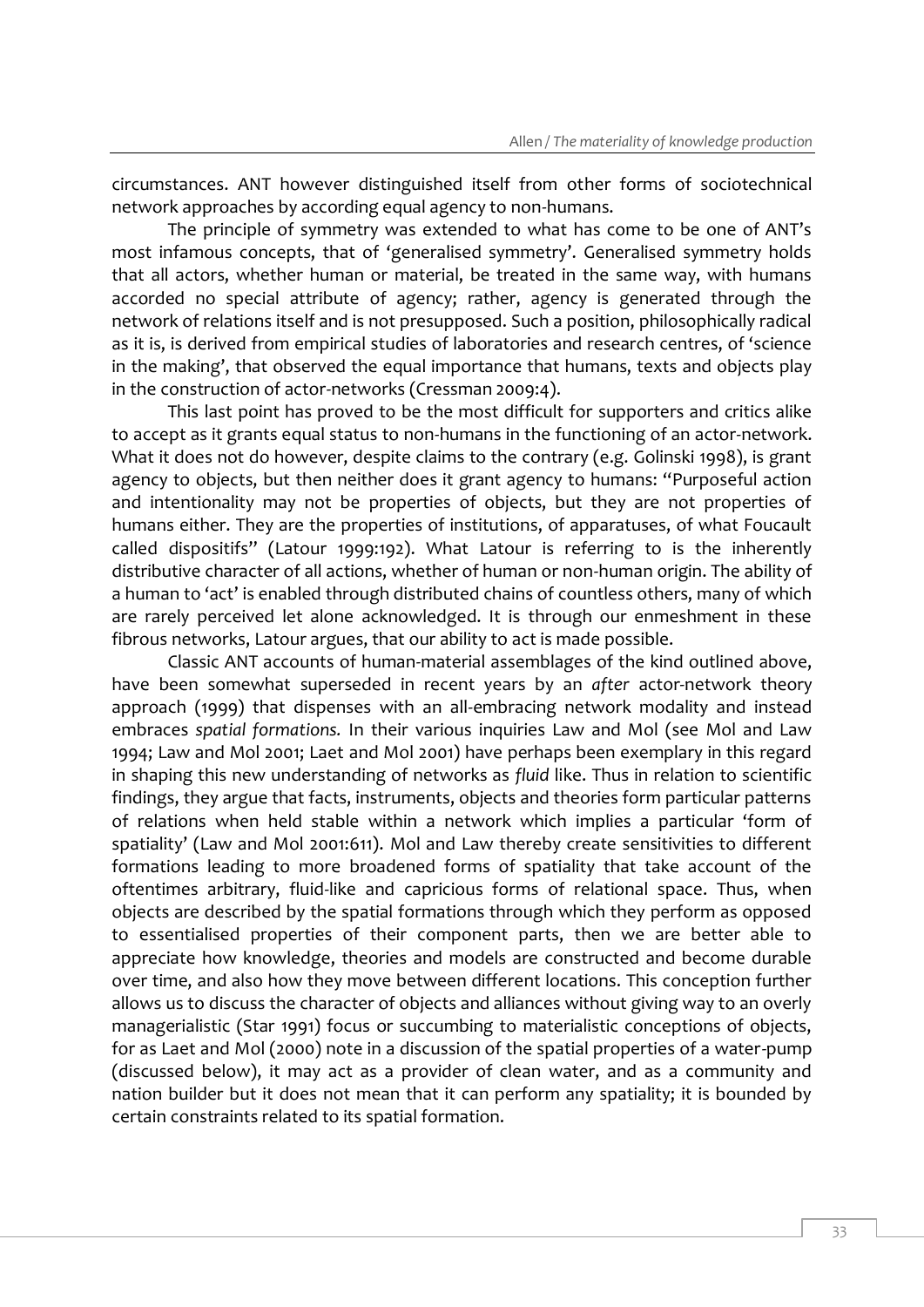Journal of Comparative Research in Anthropology and Sociology, Volume 3, Number 1, Fall 2012

In the following account I draw upon this more expanded view of human-material interaction to explore the enactment of knowledge practices within the solar programme of the Barefoot College, an NGO situated in the arid state of Rajasthan, India that I spent fifteen months in conducting ethnographic research from 2008 to 2010. The explicit aim of the solar programme is essentially knowledge transfer: to provide relevant skills training in the maintenance of solar PV devices to village women from communities across Africa which are to be installed at a later date upon their return During this time I participated within the solar programme as a 'solar trainee' learning the skills of the 'Barefoot Solar Engineer' (BSE) for six months alongside a diverse group of women from seven different countries in Africa. Language differences were played down in the workshop, with a 'learning-by-doing' approach emphasised throughout. From a research perspective this had its pros and cons. Moving one's body in the same way as my immediate participants, learning as they did, making the same errors and experiencing the same toils, frustrations and elations brought about an unprecedented level of insight. On the other hand, such a diverse group of language bearers necessarily entailed a limiting of verbal understanding and communication, the traditional form of social research conducted through interviews and conversation. I was perhaps fortunate however in this regard to be assisted by several translators during the course of my research many of whom were participants in the training themselves. This augmented the experiential side to the research underway to engender a multifaceted research process.

## **The Barefoot College: learning-by-doing**

The Barefoot College is a renowned community based development organisation, established in 1972 in the small village of Tilonia, central Rajasthan, India. It was initially founded to help develop self-reliance and sustainability in local communities through an integrated and practical approach to development. The principle idea was to combine the knowledge of urban professionals with rural skills and traditions in order to help local people identify and address the issues affecting them in a joint venture. This collaborative, needs-based approach to development led firstly to a two-year groundwater survey of the surrounding area, constructing water hand-pumps where appropriate. Eventually, health and education programmes were established, and were later followed by rural industries and agriculture.

With its emphasis on sustainability and appropriate technologies, the centre adopted solar photovoltaics as replacements for unsafe and inefficient kerosene lamps. Initially employed in the midwifery and healthcare section, photovoltaic lamps and lanterns were gradually put into practice throughout the organisation. Over time, the centre developed competence in the maintenance and repair of the systems themselves and with external funds began solar electrifying remote communities in India, providing skills-training to community members for the system's upkeep. This mirrored a general movement within the College of moving towards a 'barefoot' training model, inspired by the Chinese healthcare workers of the 1960s who were trained in basic healthcare to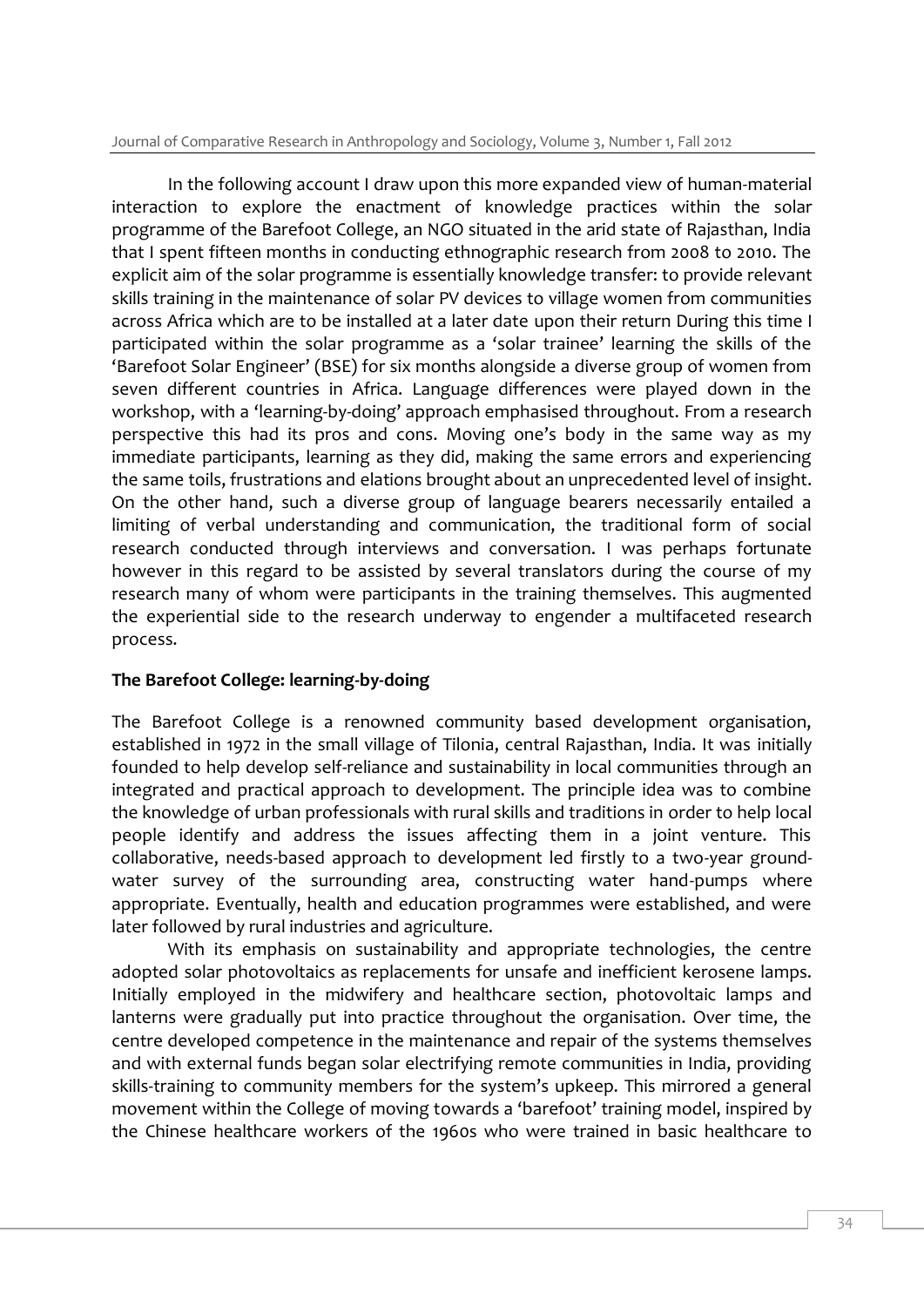assist their own communities. Eventually, the solar programme became the largest contributor to the organisation, providing much needed funds and exposure and eventually leading to the solar electrification of over five-hundred villages in ten states across India. The centre remains the first, and so far only 'campus' in India that is run solely on solar photovoltaic energy.

The solar section is by far the largest section at the College, both in size and income, and employs the most workers. It is split between the new campus and the old the new campus housing the main administration block and a workshop, the old campus comprising the storage blocks and training centre. Both today are busy hubs of activity. In the old campus training centre, groups of women from the Least Developed Country list  $(LDC)^2$  churn out dozens of circuits by the day; in the new campus, orders are placed, shipments arranged, and the inescapable Indian bureaucratic system attended to. During the cooler winter months, large bus parties of school children and tourists on educational visits are a common sight; independent travellers in 'local' clothing seek answers, journalists and academics seek interviews, while donors, government ministers and the odd celebrity seek to be wowed.

It was not always like this, however. The solar section emerged as a small, experimental project to solar electrify the community health centre through a donation of solar panels by a Danish development agency in 1984. Prior to this, lighting was provided, like in much of rural India, by way of kerosene lamps. Further grants and donations led to the extension of the solar programme to thirty schools in the 'night school' programme allowing children, who graze cattle and help their families during the day, to study at night under the light of solar lanterns. With a donation in 1988 of a seven kilowatt solar system, the College moved to becoming the first, and still only, 'campus' in India to be fully solar electrified. Solar power today provides forty-five kilowatts of energy, enough to run thirty computers, five-hundred tube lights, photocopying machines, a pathology lab, a dental surgery, milk booth, and radio broadcast equipment.

On-campus proficiency in solar PV and an increasingly visible national profile through the efforts of the Director, Bunker Roy, led to grants and awards from government and development agencies for the solar electrification of further villages in remote areas of Rajasthan. These small-scale projects acted largely as demonstration projects for the viability of using photovoltaics for the electrification of remote communities. Feedback from differing user experiences and environments led to continued improvements in lantern circuit design and efficiency of system use. Over the next ten years, increasing experience, improvements in design and decreasing costs led to a snowballing movement as further government grants provided funds for projects in Jammu-Kashmir, Sikkim, and Himachal Pradesh. Projects in collaboration with the United

-

 $2$  Least Developed Country (LDC) is a term given to a country, which, according to the UN, displays the lowest indicators of socioeconomic development of all countries in the world. The current criteria utilised by the UN for the identification of LDCs are: a low income criterion; a human resource weakness criterion; and an economic vulnerability criterion. http://www.un.org/special-rep/ohrlls/ldc/ldc%20criteria.htm (Accessed: 30/09/10).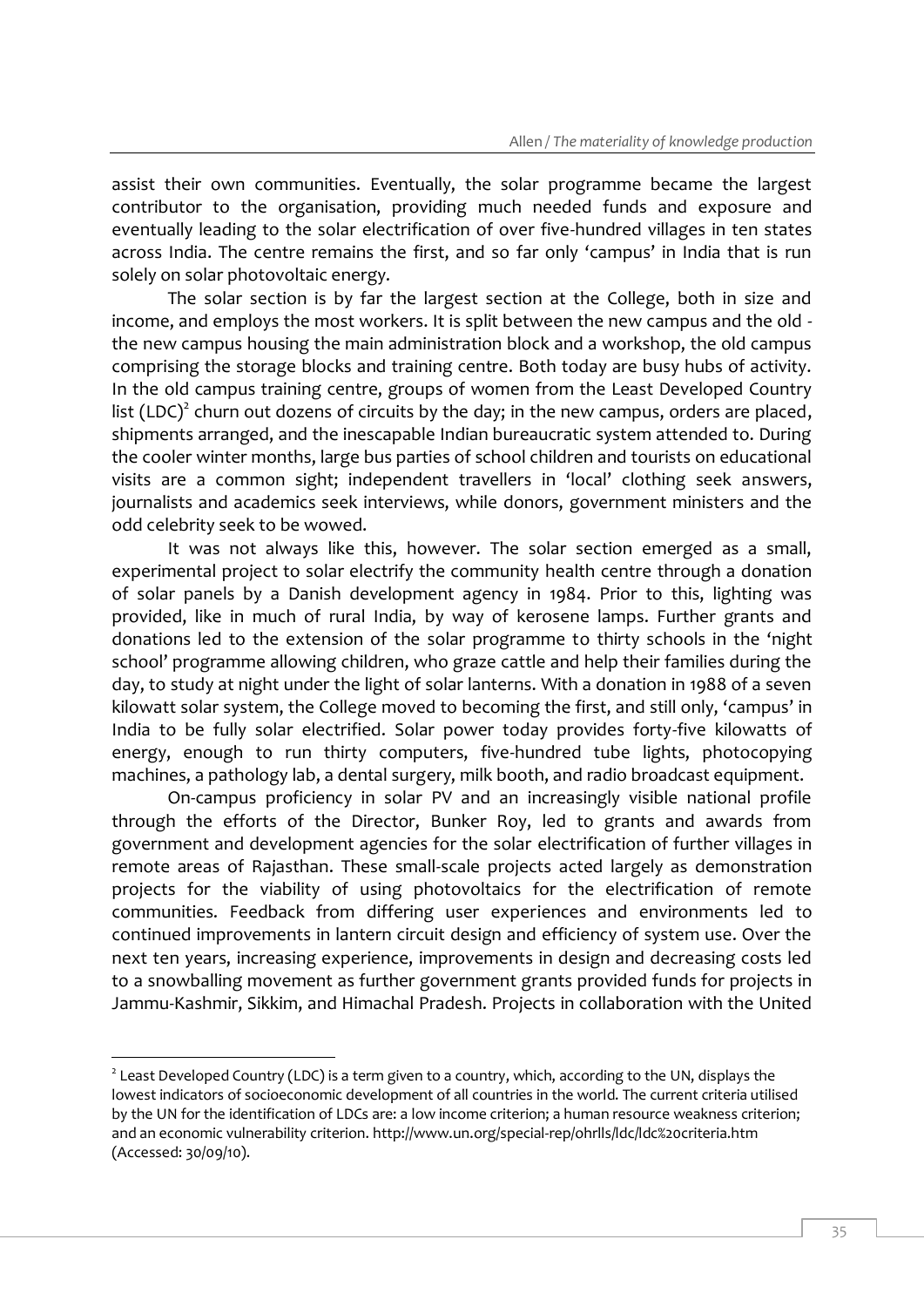Nations Development Programme (UNDP), the European Commission (as it was then), and the Asian Development Bank followed.

As the College's profile expanded and solar went mainstream, the Director stepped up his efforts as a spokesperson for the uniquely decentralised, communitycentred approach to solar promoted by the College. Relationships and links were established with international NGOs, a process amplified and made easier through the then novel, yet growing, use of internet-based communication networks. The College eventually became host to participants from partner NGOs, acting as a demonstration project itself in sustainable, community led development, providing training and knowhow to individuals from, among other countries: Afghanistan, Costa Rica, Uruguay, Tanzania, and Kenya.

In 2007, a Government of India representative visiting the campus, convinced of the effectiveness of the programme, recommended that the College apply for Government funding under the ITEC (International Technical Economic Cooperation) and SCAAP (Special Commonwealth African Assistance Programme) programme as an official partner in their South-South development cooperation scheme. Established in 1964, the ITEC programme aims to provide relevant skills and capacity building to approximately five thousand participants each year from partner countries in fields where India has developed expertise. Over forty-five institutes from government and private sectors offer a choice of over 200 courses, both short-term and long-term, in areas of relevance to 156 ITEC/SCAAP partner countries.

Under the ITEC scheme, the Government of India provides funds for the "software": air fares, accommodation, materials, food and training costs during the duration of foreign nationals' stay in India; partners and donors provide funds for the "hardware": photovoltaic solar home systems, including batteries, lamps, and lanterns, plus six months of spare parts and equipment necessary for a Rural Electronic Workshop (REW).

Prior to travelling to India, the communities to be solar electrified are selected by the Director of the organisation in consultation with local NGOs of the host country. Villages are chosen based upon their low socio-economic status and remoteness from central grid electrification. Women, in the 40-50 age bracket, preferably grandmothers who are either semi-literate or illiterate are favoured due to their roots in the community and unlikelihood of migrating upon their return to seek employment elsewhere; a problem previously experienced with men and young women. For the same reason, no certificates are issued upon completion of the training to further hinder movement away from the receiving community. Two women from each receiving village are selected to provide support and comfort to each other during the training and upon their return.

The first group, or 'batch', as they are termed in the Barefoot literature, of ITEC/SCAAP funded women arrived on September 15, 2008 and completed their training in March, 2009. They were thirty-four women from seven countries: Malawi, Tanzania, Ethiopia, The Gambia, Rwanda, Uganda, and Bhutan. Since this first group of trainees arrived, groups of women from the Least Developed Countries index list have arrived every six months to be trained in the repair and maintenance of solar home systems. I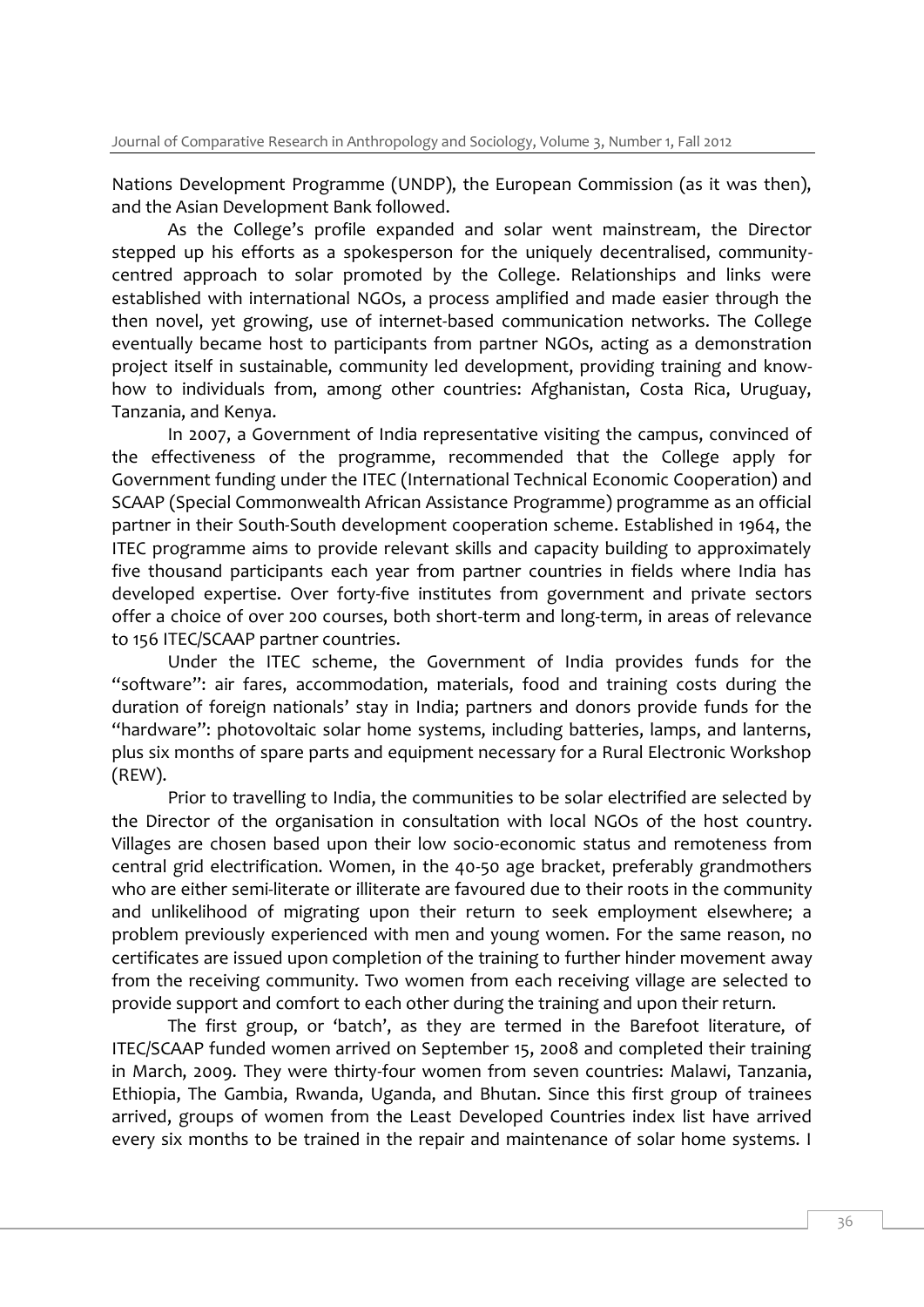formally joined the second group of women to arrive for training in March, making thirtyfive including myself in total: five from Djibouti, seven from Senegal, seven from Ethiopia, three from Mozambique, three from Sierra Leone, three from Mali, four from Sudan, and two from Russia<sup>3</sup>.

#### **Solar apprenticeship**

The training begins soon after the women arrive. They are granted one or two days to settle in, get a feel for the campus, undergo a medical check-up, get tested for eye glasses, and be measured up for new clothes and footwear before commencing work.

| Sequence of training curriculum                  |                                                    |
|--------------------------------------------------|----------------------------------------------------|
| 1. Establishing a common terminology             | Learning English terms for electronic colour code: |
|                                                  | colours and corresponding numbers                  |
|                                                  | Learning tool names                                |
| 2. Calculating resistance values                 | Metal film resistance (M.F.R)                      |
|                                                  | Carbon film resistance (C.F.R)                     |
| 3. Lamp circuit                                  | Learning terms and recognising all component parts |
|                                                  | Assembling and soldering circuit                   |
|                                                  | Testing circuit                                    |
|                                                  | Assembly of lamp body and wires                    |
| 4. Transformer and choke coil winding            | Production of which continues throughout training  |
|                                                  | period                                             |
| 5. Lantern circuit                               | Assembling and soldering circuit                   |
|                                                  | Testing circuit                                    |
|                                                  | Assembly of lantern body and wires                 |
| 6. Charge controller circuit                     | Assembling and soldering circuit                   |
|                                                  | Testing circuit                                    |
|                                                  | Assembly of charge controller and wires            |
| 7. Practical demonstrations and tasks (these are | Testing of deep cycle battery acid levels          |
| carried out intermittently throughout the six    | Connecting appliances to correct battery terminals |
| month training period)                           | Installing and connecting solar panels             |
|                                                  | Assembling circuit board holder                    |
|                                                  | Testing appliances with volt-meter                 |

#### **Table 1: Sequence of training curriculum**

The electronic colour code<sup>4</sup>, used to indicate the resistance value of resistors and other components, is the first group of words learned. Each number from 0-9 represents a particular colour on the electronic colour code, which is marked in bands on the resistors<sup>5</sup> themselves. For example, black =  $0$ , brown =  $1$ , red =  $2$ , orange =  $3$  and so on.

<sup>-</sup><sup>3</sup> The two Russian trainees completed their training in the Northern field centre of Ladakh, Jammu-Kashmir, in order to avoid the searing summer heat of Rajasthan.

<sup>&</sup>lt;sup>4</sup> The electronic colour code is an international colour coded system used to indicate the values or ratings of electronic components. It was developed in the early 1920s by the Radio Manufacturers Association and commonly uses colour-coded bands, particularly on resistors, to indicate resistance values.

 $5A$  resistor is an electronic component that determines the flow of current in an electrical circuit. They are common to most electronic equipment.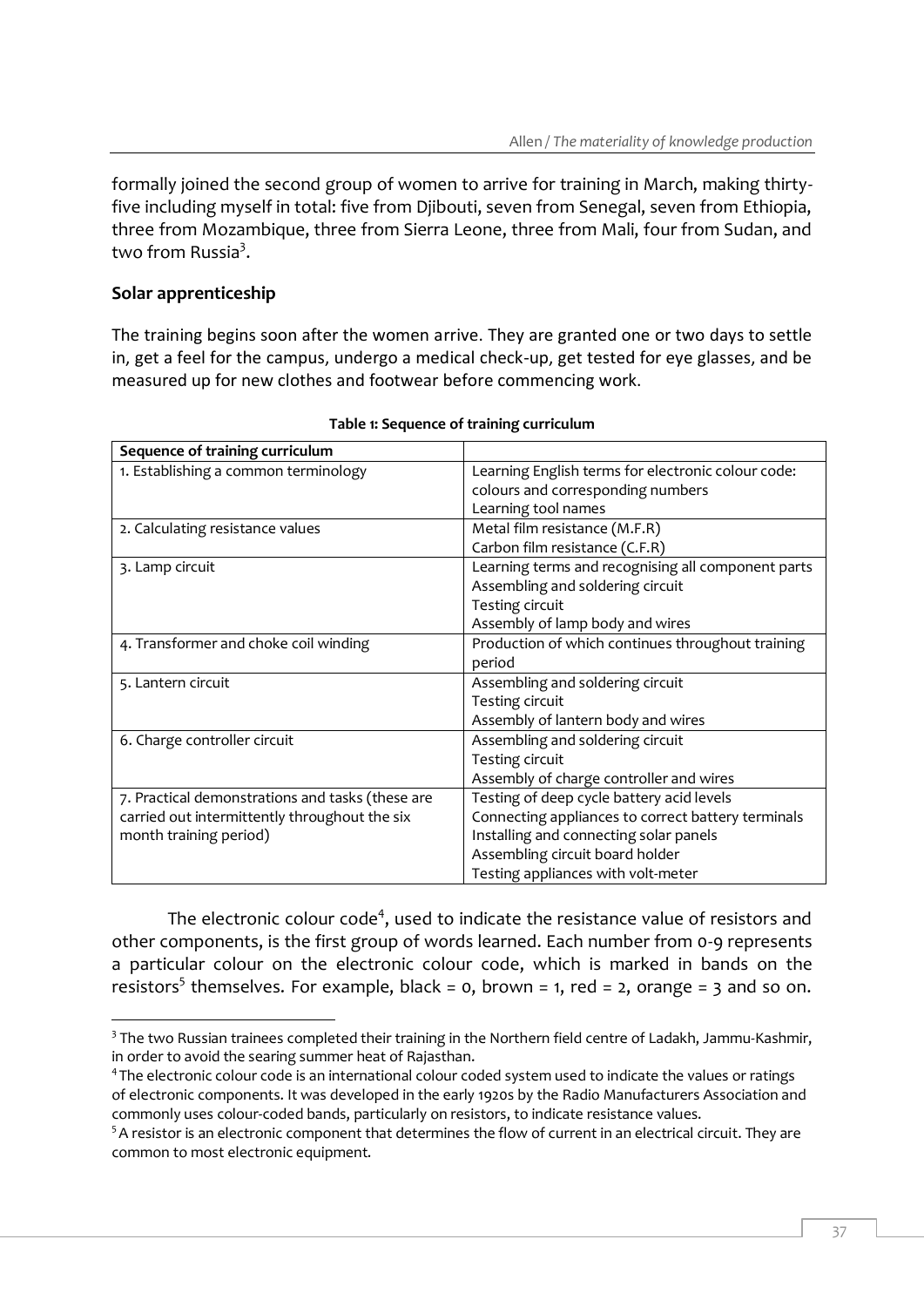The trainees must therefore not only learn a new group of words but must also make a cognitive link between certain words, certain numerals, and certain visually recognised colours. Teaching takes place through a rote-repetition style of pedagogy. The master trainer, standing at the front of the class, points to each colour on a wall chart and states the colour name in English and its corresponding value. The whole class then repeats in unison. This is repeated several times over the course of the morning. The rote repetition of colours and numbers continues throughout the first week of training with variations such as pointing to a number or colour and waiting for the correct response from the class thrown in. Each trainee is also expected to step up to the front of the class and repeat the colour and number in English. The trainees are further provided with coloured pens to copy the chart into their notebooks. Those who are illiterate seek assistance from the master trainers or are helped by fellow trainees.

The teaching of resistance values is followed by the learning of different tool names to be used by the women. Each tool that the women will use - from nose-pliers to volt meters to soldering wire - is held up in front of the class and the name repeated slowly and clearly by the master trainer. A list of all the tools is further chalked up on the board. Each trainee is encouraged to draw pictures of the various tools and write the names in their notebooks.



**Figure 1. One of the wall charts displaying the resistance colour code in English, French and Hindi.**

The naming of resistance values and tools continues for several days until everyone feels comfortable. The women are further encouraged to continue learning and memorizing in their free time. While the trainees quickly pick up the more tactile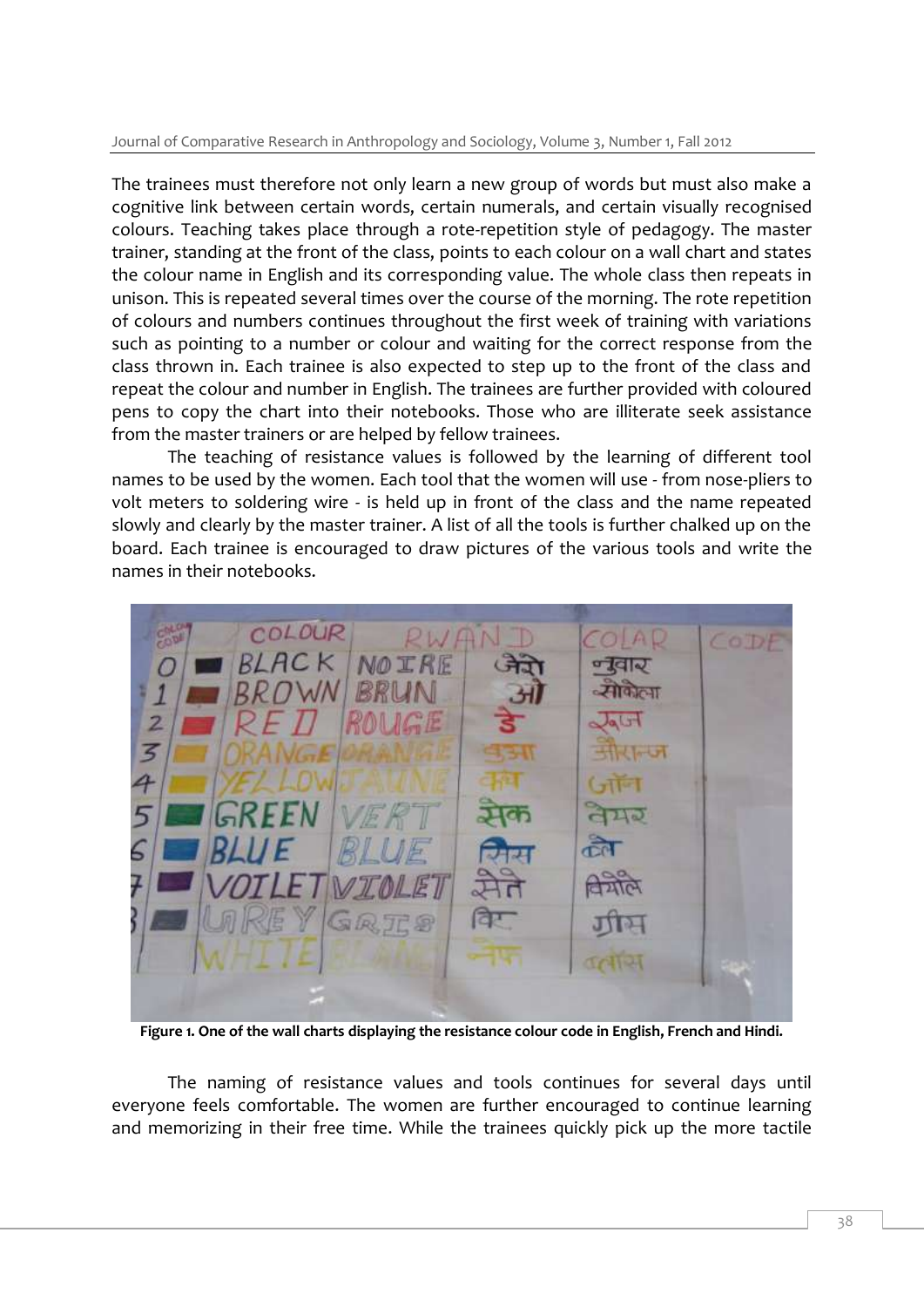aspects of the training, such as manipulating and handling wire-strippers, sockets and lamp casings, with ease, the theoretical aspects of the training cause some confusion, not least because of the communication difficulties. Each resistor used in a circuit is marked with four bands of colour representing its resistance rating. The first two colour bands represent resistance values, the third colour band the decimal multiplier and the fourth the tolerance value.

Each group of women are given several sets of tools that they will use over the course of the following six months. In these early days, while learning the names of the tools, the women, the majority of whom have never encountered many of them before, pick them up, manipulate them, try them out and generally get a *feel* for them while learning this new terminology. Other skills learned during the first month include production of transformers and choke coils and assembling of lamp and lantern bodies. The correct use of the tools subsequently follows with their application. Each technique, such as soldering or wire-stripping, is first demonstrated by the master trainer before the trainee tries it for herself. Through the process of learning-by-doing, they quickly learn what each tool is capable of, and the particular tasks each one is suited to.

#### **Material aids to learning**

To help aid the learning and knowledge transfer process, the College introduced a solar maintenance manual in 2008. Printed in English, this manual is generously illustrated with photographs and drawings of every component, tool and piece of hardware that the trainees will use. Two manuals for each trainee have been produced; both are identical in content, listing the training process in codified form with detailed explanations for the use and maintenance of each of the main devices that the women will work on, plus a "trouble shooting" section towards the end. The only difference between the two manuals is the inclusion of blank spaces alongside each photograph and paragraph of writing for the insertion of words and summaries in the women's first language. All of the women, both literate and illiterate, had purposefully left the spaces blank so that members of their communities, upon their return, could help in the translation process. This, they stated, was not only a practical exercise in accuracy, but also a way to try and include the villagers in the process so they could better demonstrate what they had been doing while in India. The manual thus acts as an inscription device for knowledge transfer between different geographical and cultural locations.

Other devices to aid in the transfer of knowledge across language barriers include wall charts and colour coded wooden props. The wall charts are displayed in prominent positions around the room of the workshop. Each chart displays the number and corresponding colour of the electronic colour code. Next to each block of colour is the name of the colour in the language of a participating country followed by the name in the Hindi Devangari script for the benefit of the staff. Other charts around the room include common Hindi phrases written in the Devangari script, their spelling in the Latin alphabet, and their meaning in English. Props to aid in the learning process include small pieces of wood painted in the colours of the electronic colour code with the relevant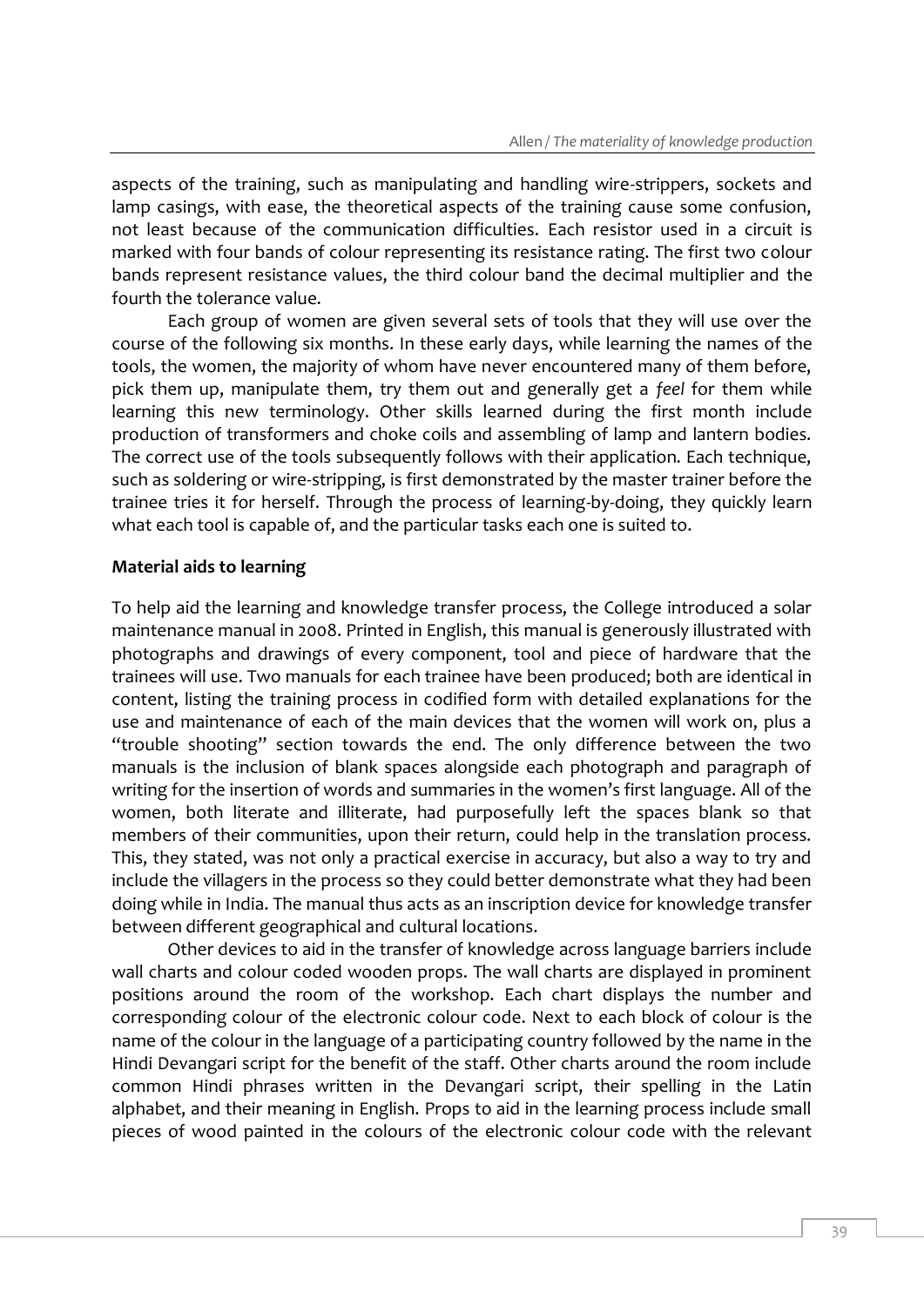numbers marked on each side. The pieces are wired together giving the trainees a more tactile experience of handling, and hopefully, learning the code.

It would be a mistake, however, to portray the learning environment in the workshop as one of structured and well-informed pedagogy. Much of the theory is simply lost on the non-English speaking and illiterate trainees who account for the majority of the intake. While the nonlinguistic (Bloch 1991) embodied skills associated with using tools and components can be picked up by observation and mimesis, the descriptive, theoretical knowledges associated with calculating resistance values and diagnostics require a shared platform of communication.

Daisy, forty-eight years old and a mother of eight from Uganda, was one of several English speakers in the first ITEC sponsored group. Despite her excellent English, she told me that communication remained the most significant obstacle to learning despite being told by the Director of the College when he visited her village, that they did not in fact need language to learn in the workshop. Daisy spoke eloquently about the frustrations of wanting to ask the trainers questions relating to the functioning of the circuits but being hindered by a lack of shared language, or how the answers given when she did manage to communicate were rarely what she asked. Further, the lack of a clear structure or outline to what they were learning meant that with one month left, they were still picking new points up.

Daisy, who with the other Ugandans arrived at the campus on September 25, ten days late due to problems with their visas, described her first day in the workshop:

> "So the next day on the 26th we just started class, that was very strange because not understanding anything, *anything*, even their English we could not understand a word… it was just showing us the tools that we are going to work with. But the way they were calling and pronouncing the tools, we did not imagine it was English. It was difficult because these people have no work-plan, because, if you are going to teach somebody something you have to tell them that "this thing is like this" but for us when we came late, we were just given those small PCBs, you fix this, you fix this, not knowing where we are to fix, so we are just gambling, gambling until we catch up. They had us speaking English, but how can you do something without explanation (laughing)." (Interview transcript 8.02.09)

Daisy explained that the only way they learn without a shared language and competent teachers ("If I ask the same question four times, I won't see that teacher again"), is through trial and error, trying what works and what does not: "When we measure the voltage of a circuit using the voltmeter, it should display 12V, if not, we keep trying and trying and experimenting until it does" (Daisy Interview transcript 8.02.09).

Following Ingold, we can refer to skills as certain capabilities of particular human subjects, given credence by particular communities, in particular times and places (Ingold 2000:315). As such, they are context specific in time and space. Furthermore, skills are not to be understood as techniques of the body acting upon a world 'out there'. Rather, skills are to be understood as particular aptitudes and sensibilities that develop in a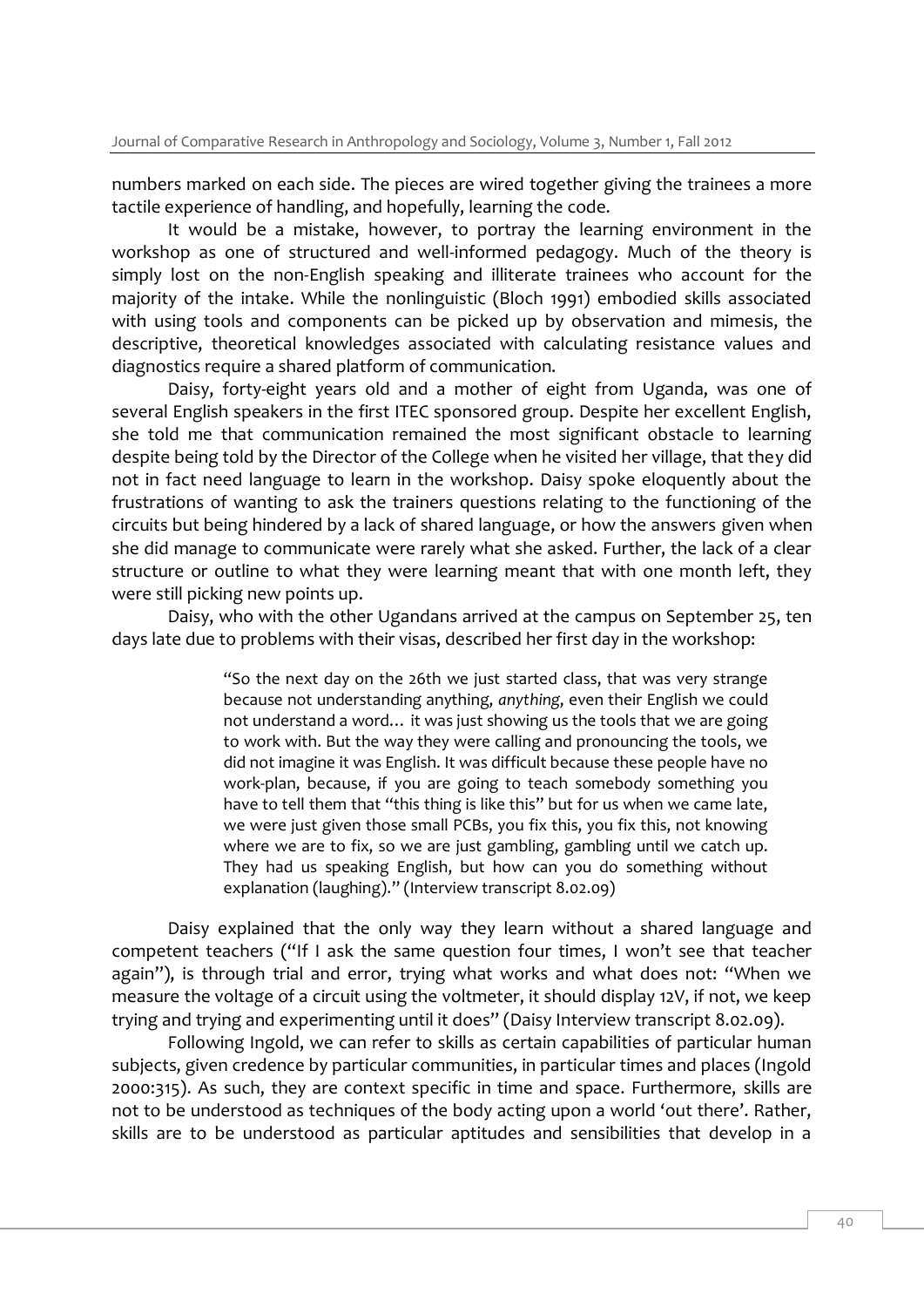mutually constitutive interrelation between person and environment (Ingold 2000:321). Skills are generated by, and in turn generate the bearers and the surrounding environment in a mutually reciprocal fashion.

Thus my field notes record the women's, and my own, growing confidence as we progress from hesitant beginners to dextrous experts. Assembling circuit boards is a case in point. Much of our time in the workshop is spent manufacturing the circuit boards that will eventually be used in the actual lanterns and lamps that are sent to the participating countries. Our workshop is part learning environment, part assembly line. We move from one circuit to the next, never spending more than a few days on each before moving on. The first circuit board that I assembled was a messy and frustrating affair. The small components irritated me, the task of reckoning where they went even more so. My hands felt ungainly and clumsy, and in the heat, the small pieces slipped between my sweating fingers. With patience and practice, however, the process gradually got easier. My fingers, previously unwieldy and graceless, acquired a deftness of touch as they grasped and manipulated the small components. My eyes picked out the correct resistors, diodes and jumper-wires quickly and assuredly in what was previously an unrecognisable clutter of multi-coloured bits and pieces. The tools now pass easily and comfortably between my fingers. A material interaction of eyes, hands, tools and components work together and combine together in a fluidity of movement. Circuits are built as knowledge is added and altered. A *topology of fluidity* (Law and Mol 2001) is one that flows and conducts with more or less viscosity between different material assemblages.



**Figure 2. A page from the solar manual displaying blank spaces for the translation of tool names**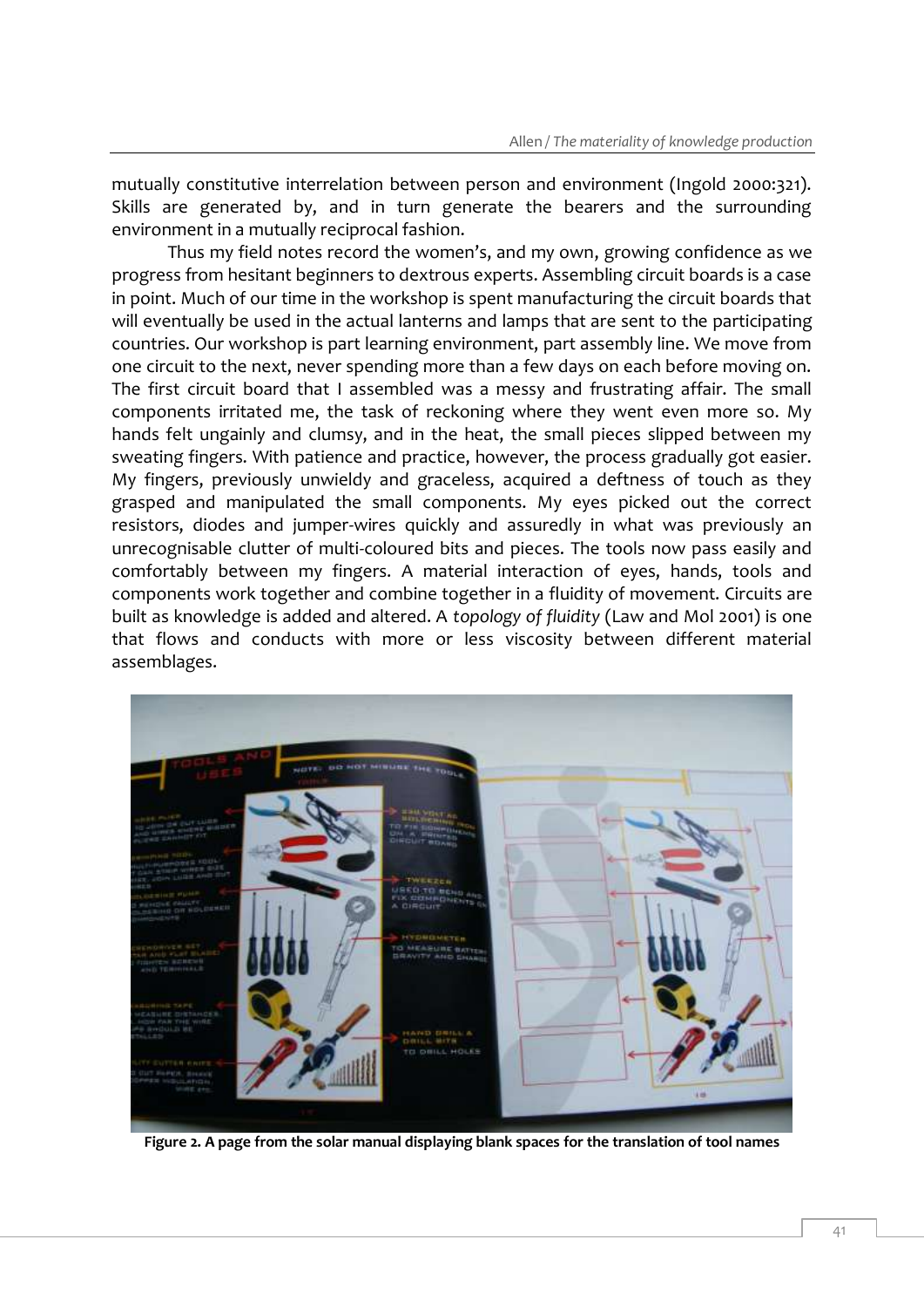Journal of Comparative Research in Anthropology and Sociology, Volume 3, Number 1, Fall 2012



**Figure 3. Colour coded learning props**

#### **The circuits**

After establishing a common terminology, the class moves on to the lamp circuit. For most, if not all of the women, this will be the first time that they have encountered an open circuit board. The lamp circuit, or inverter circuit, comprises fourteen components in all, and is the simplest of the three circuits that the women will learn to assemble and test. The lamp itself is a nine watt, twelve volt Compact Fluorescent Lamp (CFL). The College buys in the component parts of the lamp: the lamp housing, wires, circuit boards, components, tubes and switches, and assembles them on-site. Since the College lacks the resources to design circuits themselves, consultants with relevant experience are approached to design circuits based on their needs of simplicity, durability and ease of repair.

Each component is held up and named while completed circuits are handed around the class for the women to examine. They are then instructed to copy out a diagram of the circuit into their notebooks. The next few days are split into rote learning and theory in the morning with practical, hands-on learning in the afternoon. From here, lamp circuits are slowly assembled by the women. At first, each component necessary for its completion, e.g. capacitors, transformers, heat sinks and diodes, is handed out individually to the women. These component parts are then threaded through particular points on a printed circuit board (PCB). The women learn where each component is placed either by comparing their work-in-progress with a completed circuit board or by referring to printed hand-outs listing the component parts. For example, on the lantern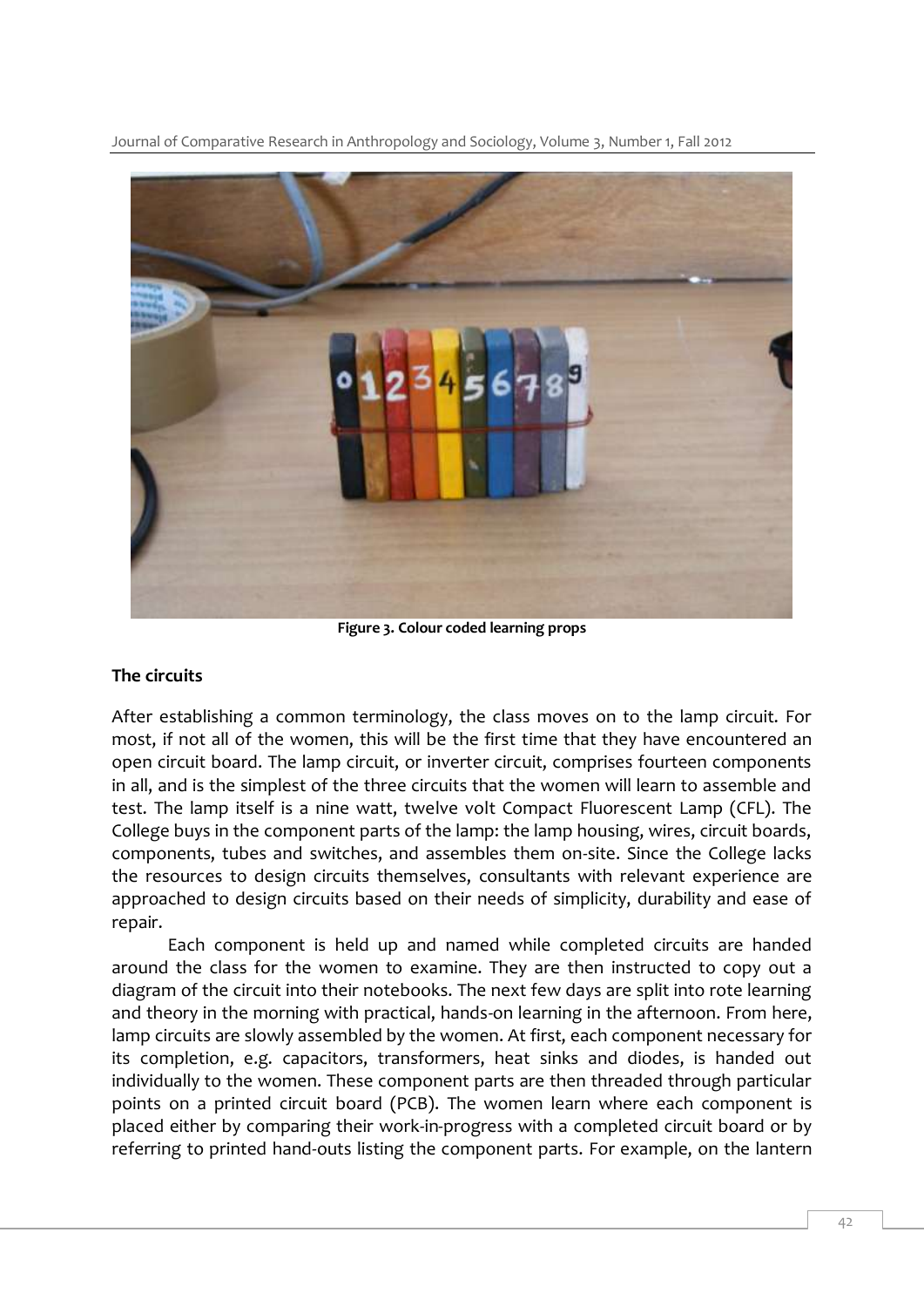circuit board, points "R1", "R6" and "R14" each indicate resistors to the value of 10k $\Omega$ represented by bands of brown, black, black and red. The women then find the relevant components and points and thread them through. At this early stage of training, the master trainers check that each component is in the correct place before the trainees solder it into place. Later, with more experience, the trainees solder independently without the need to consult staff. The training progresses from the distribution of individual components by staff, to packets of pre-arranged components, and finally to the trainees selecting the components themselves.

The production of the lamp circuit is also completed conterminously with the assembly of the lamp body itself. The ability to assemble the wires, switches and casing of the lamp as a fully fabricated unit not only provides much needed skills for future installation and repair, but also generates confidence and familiarity in the handling of tools and equipment, which to many of the women is still considered the preserve of men.

The fourteen-component lamp-inverter circuit is proceeded by the seventy-one component lantern circuit, containing both an inverter and charger, and followed by the eighty-one component charge controller circuit which regulates the electric current that is drawn from or added to the battery. The circuits are tackled by level of perceived difficulty and complexity: as component numbers increase, concomitantly, the potential for faults also increases. Once each circuit has been completed, they are tested on the power supplies.

## **Testing**

When a circuit has been completed, it is connected to a power supply for testing. The bench-mounted digital dual-power supply unit provides the means to regulate output voltage (measured in volts) and current (measured in ampere, shortened to amps) at a wide variety of adjustable settings for the testing of electronic circuits. Output settings are displayed on LED controls with "coarse" and "fine" settings giving precision adjustment. By regulating the voltage or current administered to a circuit, the trainees are able to test whether it is working to proscribed standards. The first circuit that the trainees learn to test is the lamp inverter circuit. The lamp is first of all connected to the output terminals of the power supply in the "volts" setting and the "course" regulator turned to 12.2V. We flick the switch and wait for the read-out. If the lamp is working correctly, the C.F.L tube will flicker on and start glowing, indicating that it is working as expected. The power supply reading is then switched to "amps". If everything is working as expected, the lamp will display a reading between 0.75 and 0.85 amps. If the power supply displays a value lower than 0.75 amps, the lamp will glow only partially, while a value higher than 0.85 amps will over-consume the battery charge. If the expected readout is not attained, or the lamp does not illuminate, a process of trial and error diagnostics begins until the problem is resolved. In most cases, a low ampere reading is the problem that can be corrected by opening up the transformer in the circuit and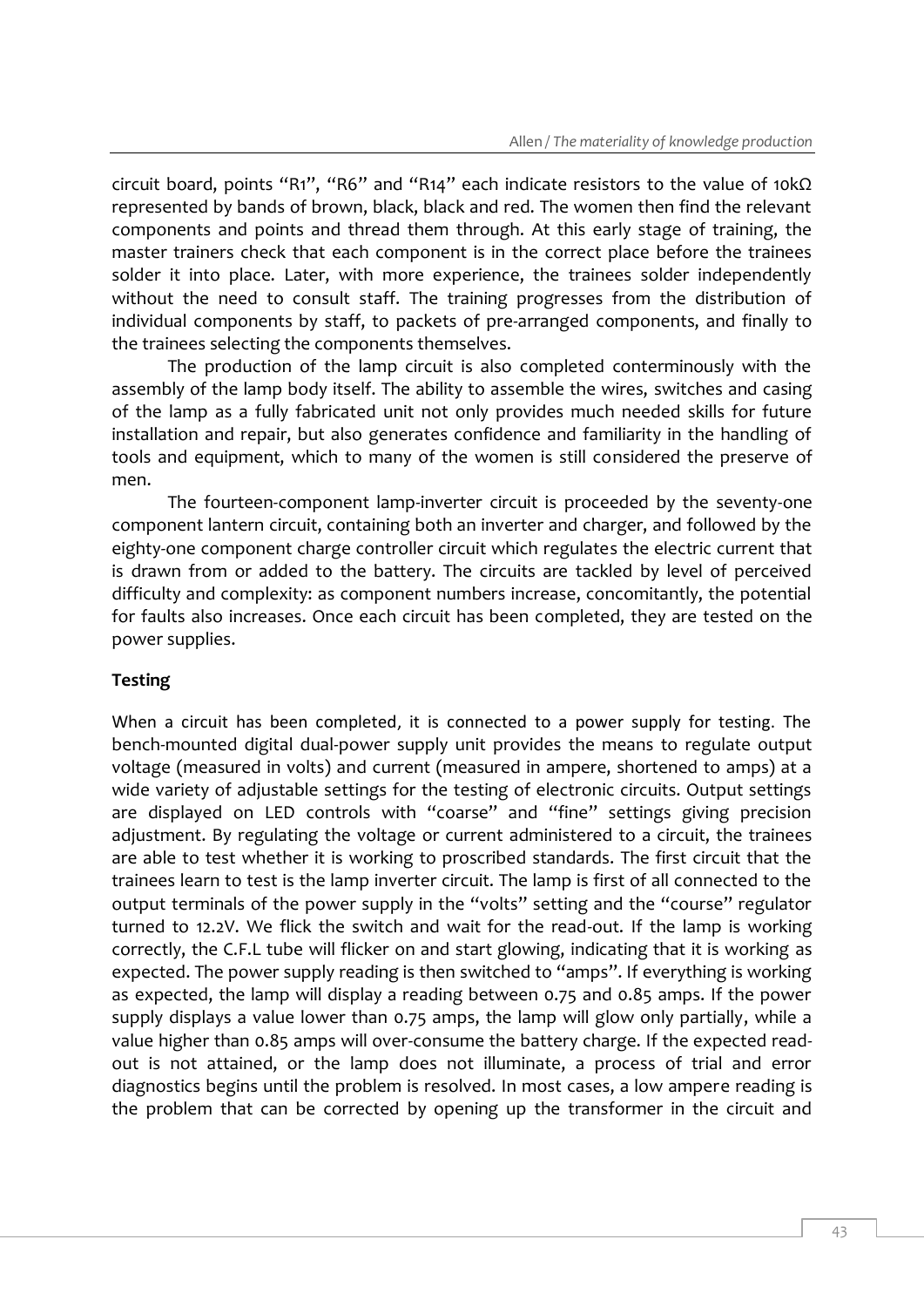inserting a small piece of plastic between the core halves to produce an "air gap". Air gaps are introduced when adjustments are necessary to increase the current in a circuit.

If the lamp continues to give a faulty reading after an air gap has been inserted or the transformer tightened, other, common faults are searched for in a "troubleshooting" manner. The most common flaw, aside from incorrect readings, is faulty soldering. Soldering wire has to be clean and neat with no overlap between the soldered circuit and the adjacent circuit. If the soldering is judged to be satisfactory and all the components are held in place, the women are next instructed to make sure that the wires of the transformer are in their correct place. Again, if they are judged to be aligned correctly, the wires of the transformer and the choke coil are then inspected for possible oxidation and de-soldered and cleaned using either acid or a wire brush, if found to be oxidised. They are then re-soldered to the circuit board. This trouble-shooting process continues until the circuit is judged to be working as expected. Other common mistakes include the wrong value of transistors or incorrect resistors. Yet the components are not only limited to transistors and condensers, the components of the functioning circuit network also refer to the soldering skills of the trainees and the ability of their eyes to pick out the correct parts.

In the above example of learning to construct circuit boards and test them, the knowledge exercised in the task of generating circuit fidelity is predominantly produced from 'knowing that', rather than 'knowing how'. Trainees must know the meaning of certain indicators to deduce why the lamp may be malfunctioning. It is an either/or scenario that resembles a typical network spatiality, or as we will term it, a circuit spatiality. Knowledge is transferred, or not, between circuit components, along conductive pathways. If the components are functioning as expected, then network fidelity is preserved and it becomes an immutable mobile (Latour 1987). Network coherence hinges upon the stability, the firmness, the immutability of the various actors, or components, for it to function. Each component of the circuit plays an essential part in its overall functioning. If just one component in the network fails, then the circuit itself fails as a whole. Yet the components are not only limited to transistors and condensers, the components of the functioning circuit network also refer to the soldering skills of the trainees and the ability of their eyes to pick out the correct parts. The failure to dextrously solder or accurately pick out the correct circuit component results in the collapse of the circuit. By the nature of the material assemblages thus, there is much less room for slippage, for mistakes and for incremental growth. The network either holds or it does not.

#### **Circuits and conductivity**

The above account of workshop life demonstrates the decidedly patchwork approach to learning being performed in the workshop. Learning takes place across a diverse assemblage of human-material relations, each overlapping with the next as new meanings and understandings are co-produced incrementally and improvisationally. As new portions and fragments are drawn into and expanded in the course of learning, so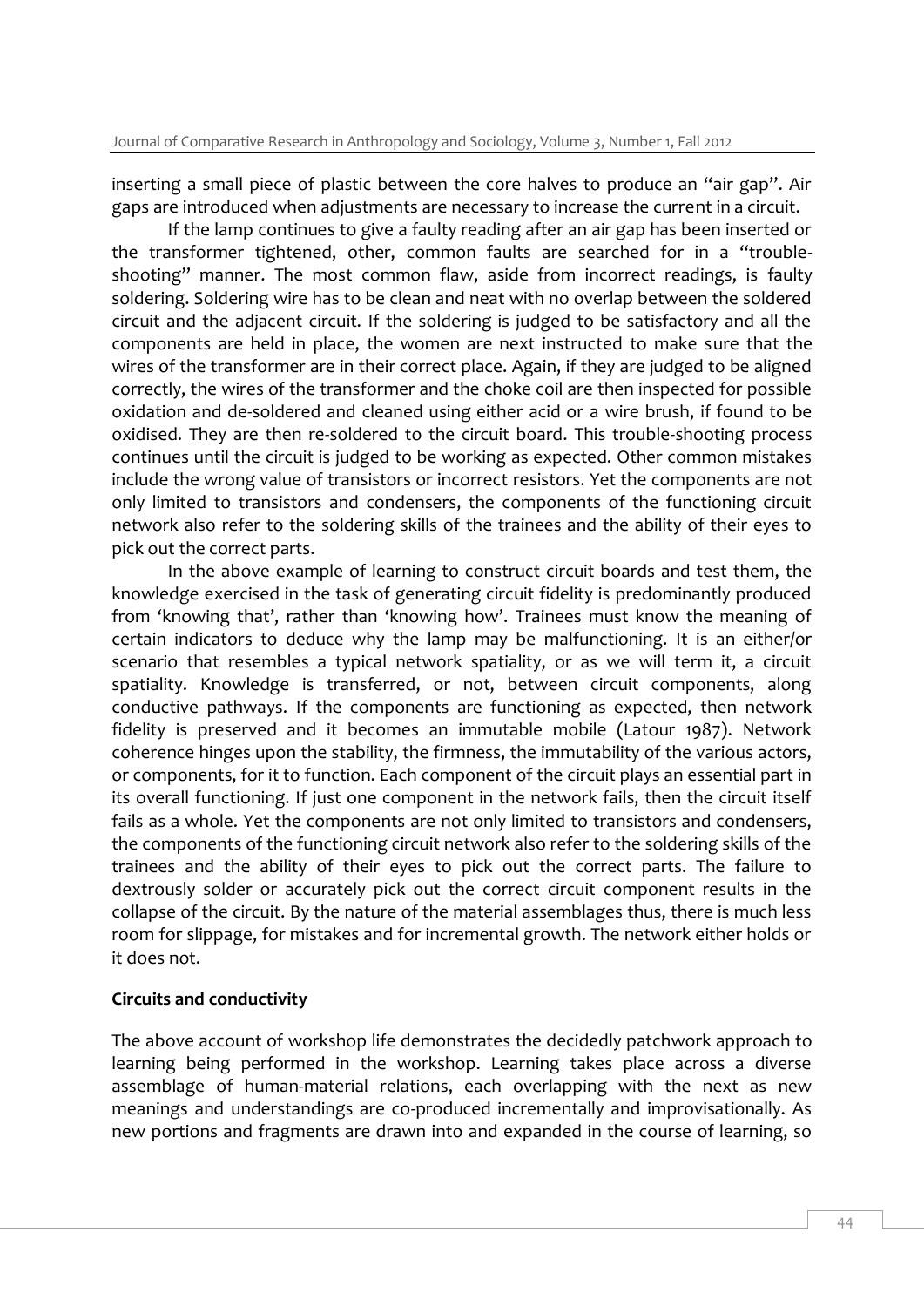the knowledge forms themselves are altered and transmogrified. Learning, as Ingold (2000) has convincingly argued, is a social process that takes place in a richly structured environment of human-material relations, less transmitted than grown anew in different contexts.

We can liken this process, after Laet and Mol (2000), to a *fluid* form of learning. In an innovative study of the Zimbabwe Bush Pump 'B' type water pump, Laet and Mol explore what makes it an 'appropriate technology'. They argue that its 'appropriateness' is defined by its 'fluidity', that is, of its boundaries, its working order, and its maker. For the Zimbabwe bush pump, despite its materiality and solidity, its rigidity is also fluid, flexible and, in a word, accommodating. Its adaptability in travelling to 'unpredictable' places is down to its ability to continue working when bits and pieces fall off, get worn down or are altogether replaced with different parts. The pump's component parts can be tinkered with and changed at length by local people, yet 'the whole' continues to hold its shape and pump fresh water.

As Laet and Mol discuss, the success of the pump cannot be defined by binary oppositions, since the success as a water provider and community-builder encompasses a variety of gradations. 'Good technologies' are those that incorporate the potential for their own breakdown and have the malleability to deploy alternative arrangements. From an actor-network perspective, the pump, in all likelihood, would be described as a failure because of its inability to hold its shape. The bush pump, as Law and Mol (2001) discuss in a later article, is not an immutable mobile, but a *mutable mobile*. It is a failed network. Yet, this very mutability, its fluidity as both a material object and as a network through which social relations are performed, are the reasons for its 'success', leading the authors to conclude that a fluid object is perhaps stronger than one which is firm.

Laet and Mol's metaphor of a fluid object closely resembles the kinds of knowledge-performing practices being performed in the workshop above. Knowledgeperformance describes the uniquely hybrid forms of socio-material assemblages enacted in the workshop: solar manuals, coloured learning props, resistance posters, circuit boards, soldering irons, transformers, choke coils, power-supplies, muscles, skills, dexterity, identities, solar power, government ministers, NGOs, and international development efforts. All of these different elements are combined and performed in certain ways to produce particular consequences, of which the generation of knowledge is just one network.

Knowledge-performance also, however, brings to mind the very situated character of knowledge generation. Performances, by their very nature, are necessarily enacted in particular places and involve undeniably material practices. Moreover, a performance, as Law and Singleton (2000) note, is never an end in itself, it can never attain "closure"; its network robustness relies upon the sustained performance of actions in a feedback-loop of network-sustainability. In a circuit, current must continuously flow along the conductive pathways for the circuit to perform its assigned function. Similarly, if knowledge networks are to be maintained, they depend on regular enactments. This leads us to conclude that performances never exist in the abstract;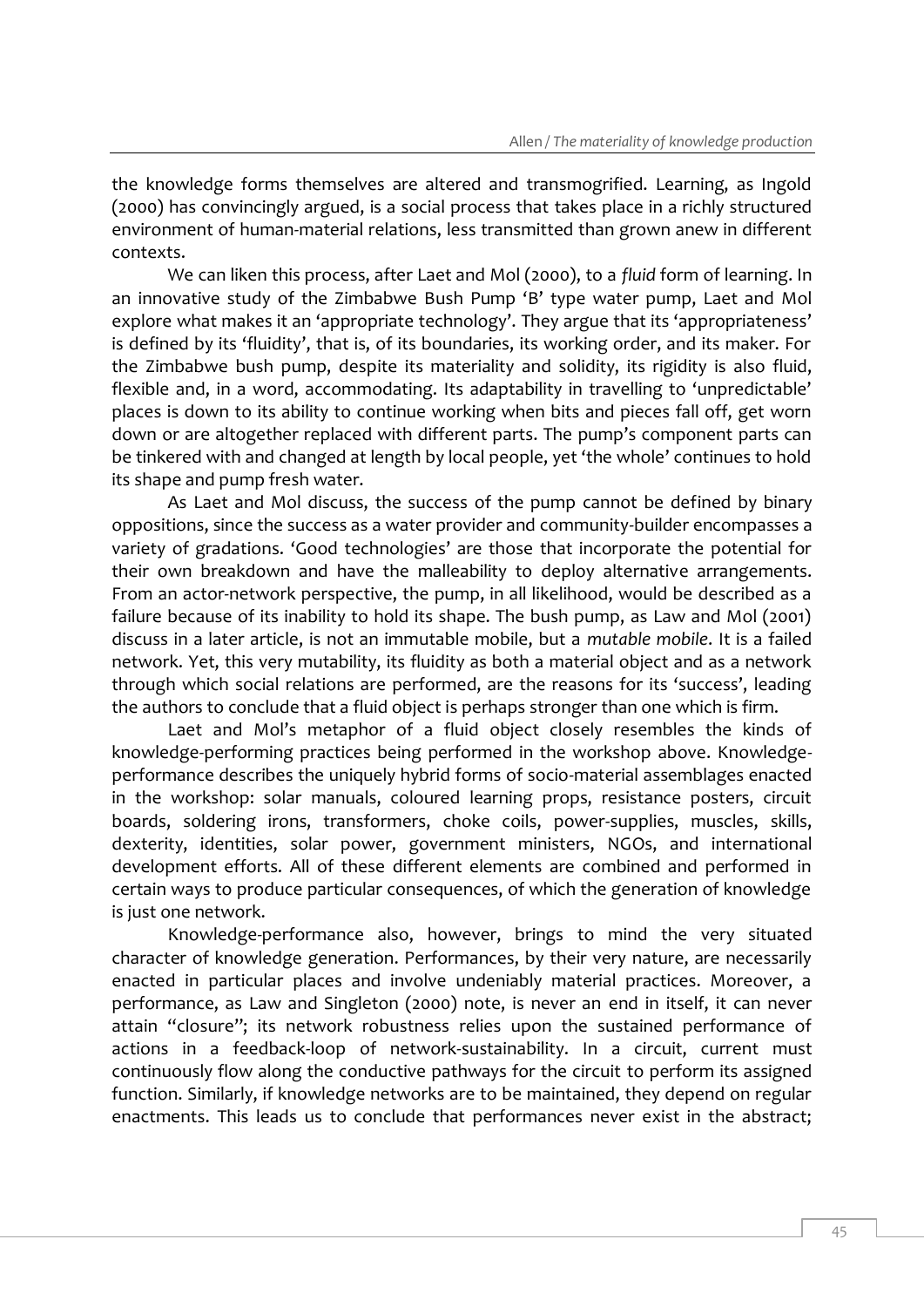rather, they are always performed somewhere, someplace, including abstract knowledge itself (2000:775).

To talk of performance, however, leads us to ask what kinds of *spaces* they are enacted within. Actor-networks, in their original incarnation, are performed in two kinds of spaces. In the first, as noted above, they are performed and situated in Euclidean dimensions where they move through  $X - Y - Z$  coordinates (Law and Mol 2001) bringing to mind terms such as zones, regions and territories. In this instance, the actor-network holds its shape within a particular web of relations as an *immutable mobile.* Thus learning takes place through a hybrid pattern of material relations in a workshop, a particular place, located in a particular geographic and topographical area.

In the second kind of space, knowledge is performed in a *network space*. The notion of 'network' however, as Latour (1997) notes, does not imply a likeness to connectivity, distance or proximity. Instead, network space is a space of *associations.*  Associations suggest the relationality of network assemblages rather than connections in geometrical space. When a network metaphor of association is deployed, it allows us to dispense with geographical classifications of space as defined in terms of measurement. Thus, distance and proximity, small-scale, large-scale, inside-outside, local and global have no meaning in a network of associations. These spatial 'tyrannies' (Latour 1997) are rendered redundant. A spatiality is formed from a hybrid pattern of associations that is not *a priori* defined as social, or natural or technical.

Thus in this original conception, knowledge participates in two spaces: network space and Euclidean space. The two spaces combine together to perform the network, or not, as the case may be. This either/or network spatiality, however, has been superseded by more broadened forms of spatiality in recent times that recognise the sometimes incremental push and pull, the slippage and overlaps of different networks. Some knowledge-performances adhere less to a binary, network-metaphor and more to a gradual, transformative, incremental spatiality much like Laet and Mol's bush pump. Knowledge from this perspective, like an apprenticeship, is gradually transmuted and grown into as it is performed (Ingold 2000), its boundaries may morph and change, yet its shape is largely maintained.

Thus, we can identify two kinds of knowledge being performed in the workshop; in the first form, knowledge *flows* with more or less viscosity. A fluid-like spatiality, or, to continue the circuit allegory, we will turn to the metaphor of learning conductivity<sup>6</sup>. Conductivity allows us to account for the ways in which knowledge and learning is a transformative process that takes place across different actors, and is shaped by the material properties of those actors. This is not, however, to fall back on a materialist conception of objects, but it does, as Laet and Mol (2000) argue, acknowledge that objects have material properties that constrain what kinds of configurations can be

-

 $^6$  Electrical conductivity is a measure of a material's ability to conduct an electric current. Electrical conductivity is shaped by the material properties of a conductor, its geometric dimensions in space, and its temperature.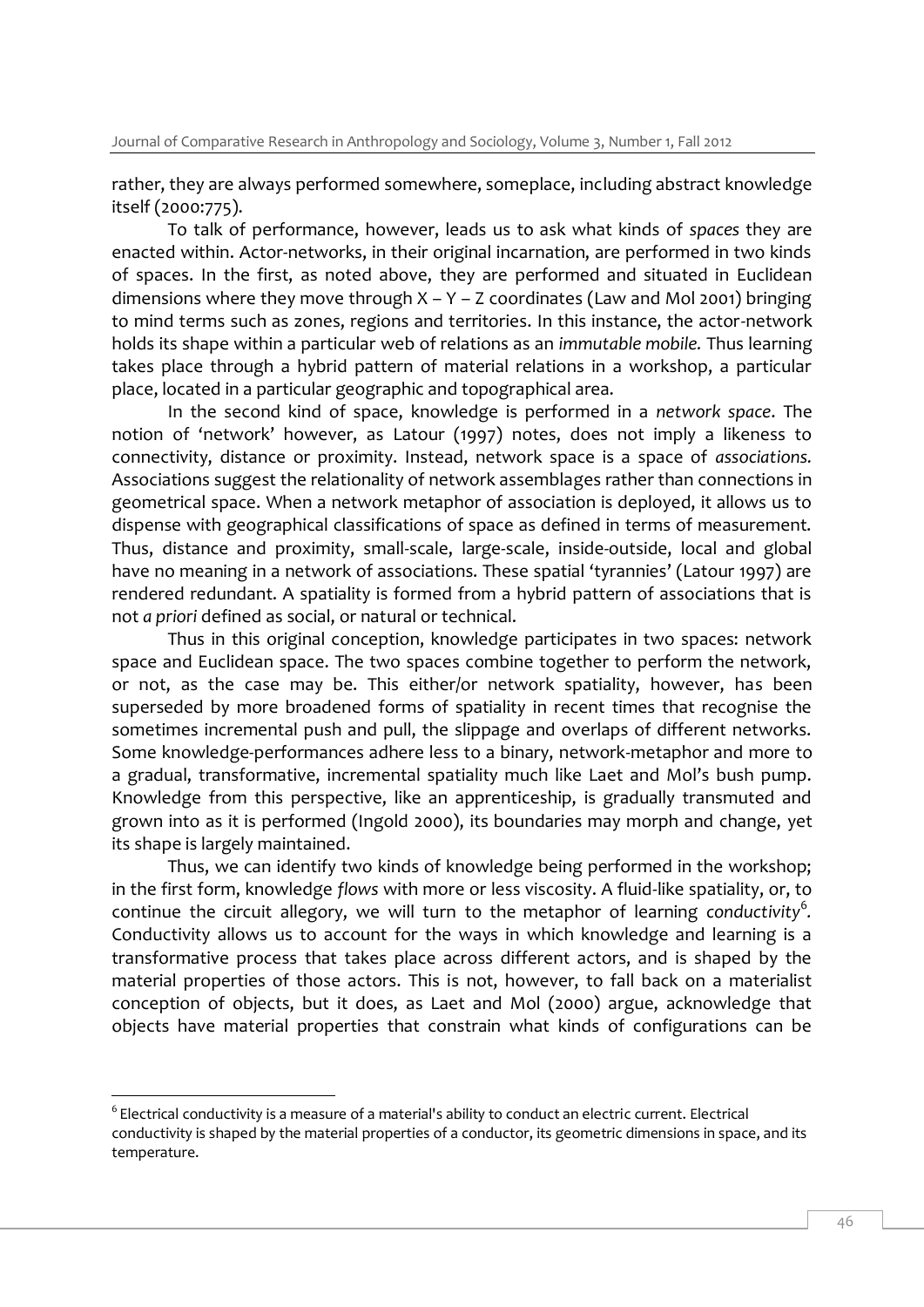performed. Bringing a community together by digging a well is a quite different gathering, they point out, to the one that meets to bury a neighbour (2000:237).

Likewise, just as a particular conductor shapes the rate at which electric current passes through it, so knowledge is transformed and transmuted by the actors (components) through which it is performed. So while electric current is shaped by the properties of the conductor that it flows through, its current-like qualities, that is, its shifting and flexible boundaries, allow it to be performed in different configurations while still holding its overall shape. In this view, forms of knowledge are generated and transmuted in the context-specific engagements in which it takes place, which leads us to conclude that fluid knowledge is coterminous with learning, each being shaped by the other in a mutual coalescence of performed action. From this perspective, conductive knowledge is not transferred or transmitted; rather, it flows in different spatialities, never the same from one context to the next. It circulates among humans and materials with more or less viscosity as learning takes place, always moving and morphing, never static.

In contrast, the second form of knowledge resembles a typical network spatiality, or as we will term it, a circuit spatiality. An electric circuit is an interconnection of electrical components such that electric charge is made to flow along a closed path (a circuit), usually to perform some useful task. A circuit board is an apt analogy of an actornetwork. It also allows us to visualise the heterogeneous make-up of an actor-network, containing as it does a medley of transformers, resistors, heat sinks, condensers, capacitors and others. An electrical circuit therefore provides us with a tangible example of the different spatialities through which it operates: as a network, it is an interconnection of electrical elements; as an actor within the network of the device that it is part of, in this case a solar lamp; as an actor within a solar technology discourse; as an actor within the efforts of the College to establish itself as a transnational manufacturer and capacity-builder of solar technologies; and as a community builder within African communities.

Does this mean, however, that knowledge, as performed in the workshop, can be categorised as either a conductive (fluid) spatiality or circuit (network) spatiality? The answer is of course both. The trainees learn through a circuit spatiality of relations. They are guided first from the establishment of a common platform of names and terms, through to their first experiments with handling tools and components, to assembling their circuit boards, and finally to testing and installation. Within this framework, however, lies a fluidity and flexibility of movement, of trial and error experimentation within a richly structured social environment (Ingold 2000) that gives the trainees the room to learn and try different things out. Of course, this may not be intentional, as Daisy's experiences testify, but as anyone who has tried to learn a new skill can attest, one can only learn so much from others; knowledge and skills must ultimately be interpreted and engaged with by the individual actor as they generate new meanings in the light of previous experience through heterogeneous interactions. Knowledge here is active and dynamic, continuously generated anew in different contexts through a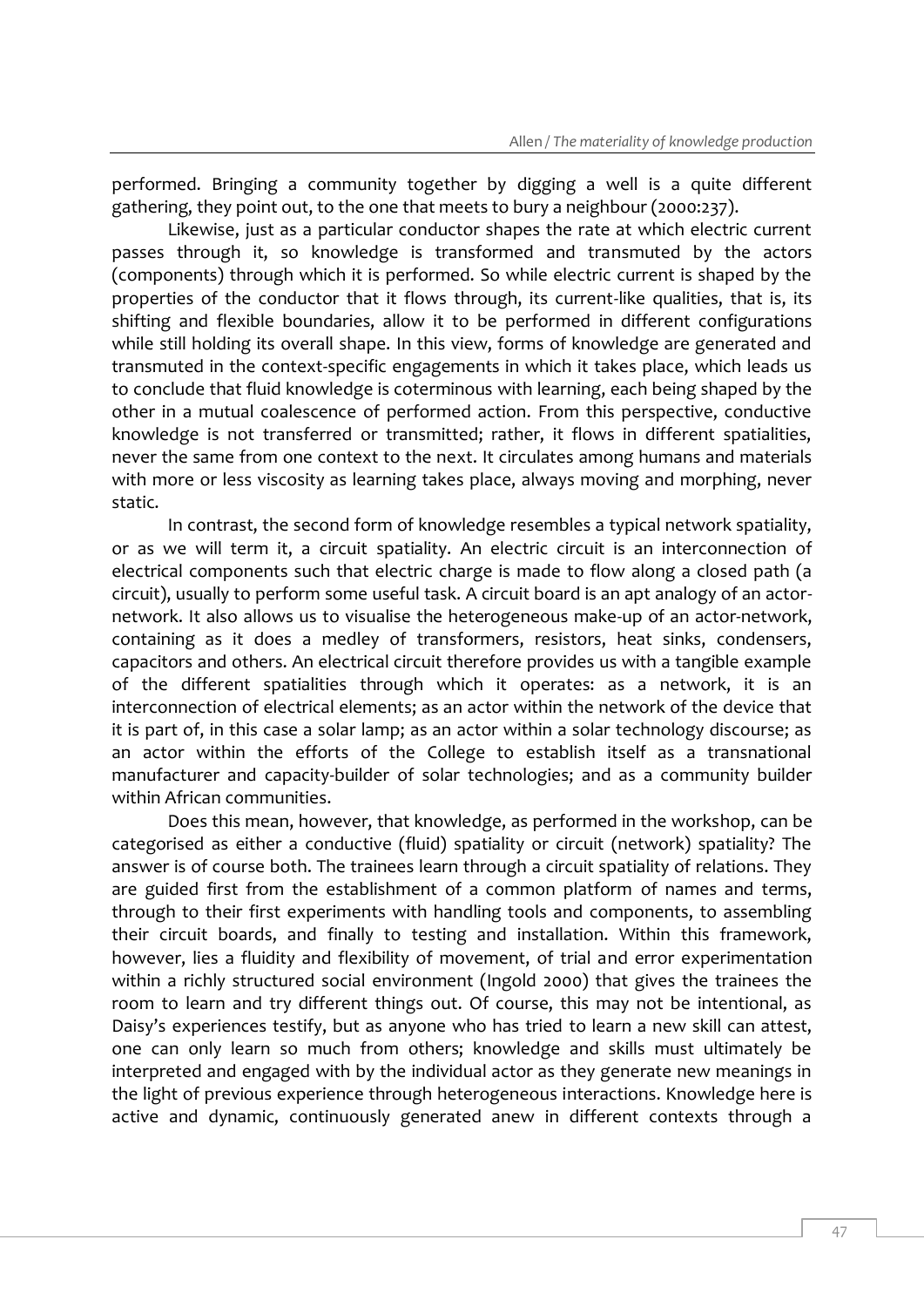mutually constitutive interrelation between person and environment rather than a passive and inert transfer of knowledge.

#### **Spatialities of practice**

When Latour called forth and exclaimed that we must "follow the actors themselves" (Latour 2005), I often think he is misinterpreted for promoting a kind of anthropocentric, trans-local approach to fieldwork. Of course, actor-networks can indeed cross geographic boundaries that can necessitate some multi-sited fieldwork hopping; yet, this is not a necessity. His earlier exhortation to "trace the associations" (1997), while not projecting the same allure, is perhaps a closer approximation of the actor-network project. As we noted earlier, associations perform particular spatialities through their own performance in space. The two go together, each shaping and being shaped through their dynamic becomings in a coalescence of action. Certainly, the implication is that – by their materiality - different patterns of relations perform different spatialities. Thus alcoholic liver disease (Law and Singleton 2000) performs a particular spatiality through the materiality of liver cirrhosis, hepatitis B, blood sugar levels and the effects of alcohol. A bush-pump performs a number of different spatialities, from provider of clean water to community builder; nevertheless, it does not imply that it can perform *any*  spatiality. For however fluid it may be, it is still limited by certain boundaries, certain *affordances* (Gibson 1979). Similarly, learning with particular tools, and in particular environments, shapes the way that knowledge is generated and re-produced. Some networks, as we saw, rely for their continued stability on a circuit-like spatiality whereby knowledge is transferred between actors without much in the way of translation. In the testing stage of workshop learning, we identified the knowledge to 'know that' as resembling a circuit-spatiality for there is no negotiation or slippage inherent to its functioning. The network either holds, or it does not. Whereas in the learning of skills to dextrously manipulate soldering irons and thread components through the circuit boards, we identified the knowledge of 'knowing how' as resembling a conductive spatiality, one in which there is room for manoeuvre, for slippage, and for growth.

When knowledge is recast in terms of varying spatialities, as differently structured patterns of relations, rather than distinct ontologies, we are better equipped to challenge problematic divisions such as knowledge that is expressed in words and numbers, and knowledge that is embodied in skills and ability. Knowledge in this instance is conceptualised less as an entity, either as skills and expertise exclusive to the bodily habitus or as facts and information embedded within a text, and more as the outcome of an action performed through certain patterns of relations, be it bodies, texts, or materials, then the division separating skills from explicit knowledge becomes one of network spatiality, rather than a marked difference in kind. Due to their transformative nature, skills are better conceptualised within a fluid, or conductive spatiality; meanwhile, declarative knowledge and the materials through which they are performed subscribe more to a network, or circuit spatiality. As we have seen, however, there are gradations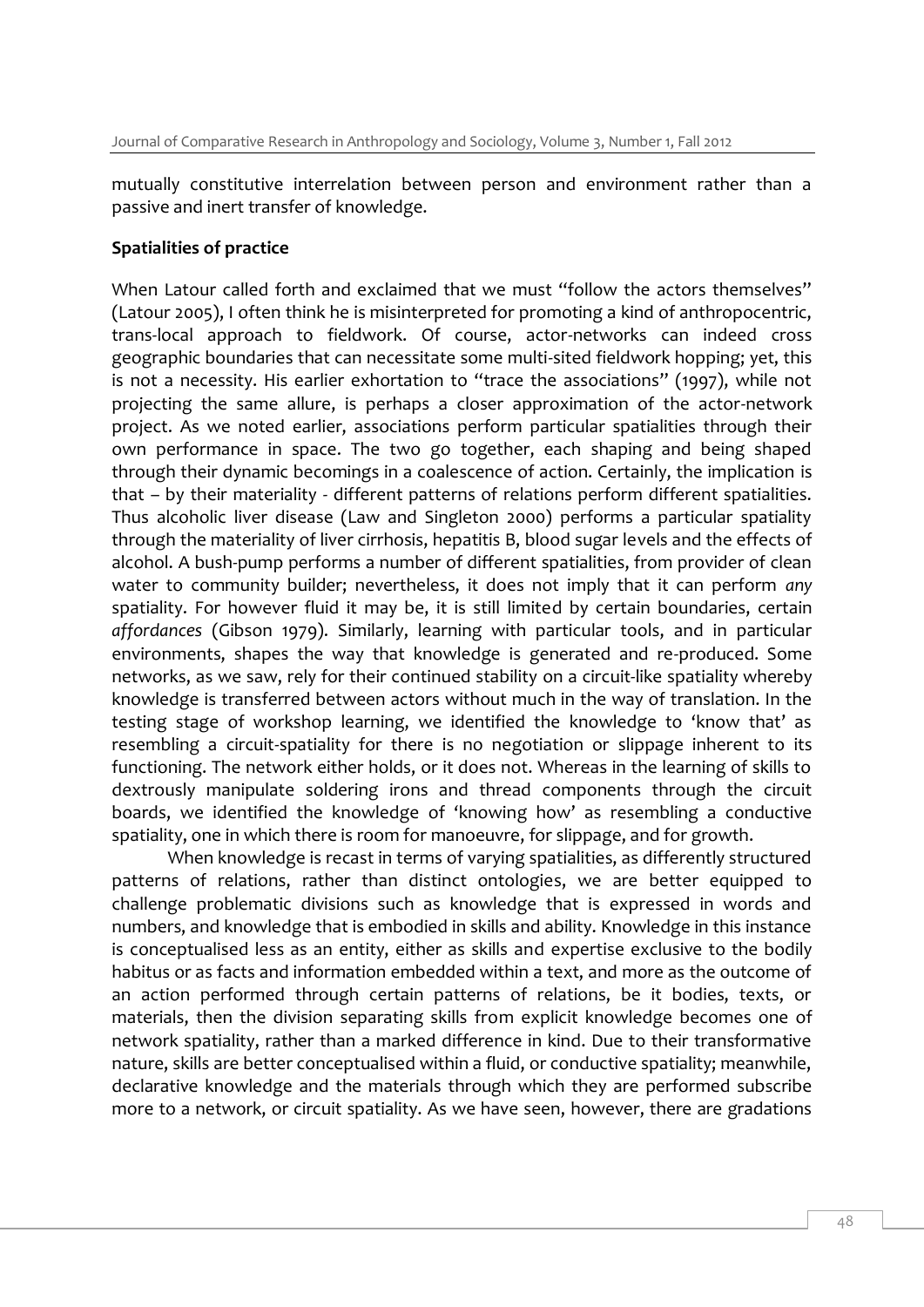of movement and different materialities from different spatialities (e.g. 'fire space' Law and Mol 2001), some of which are perhaps better served by other metaphorical devices.

By 'tracing the associations', we can therefore explore and describe the different spatialities performed through different practices and patterns of relations. Different formations perform different spatialities, but all are ultimately situated and performed in practice.

#### B I B L I O G R A P H Y

Bloch, M. (1991). 'Language, Anthropology and Cognitive Science', *MAN,* 26, 2: 183-198.

Bruce, A. (2007), 'Capability for the Manufacture of Photovoltaic System Components in Developing Countries'. Doctoral Dissertation. The University of New South Wales Sydney, Australia. Retrieved: 19/08/09.

http://unsworks.unsw.edu.au/vital/access/manager/Repository/unsworks:2452

- Callon, M. (1986), 'Some Elements of a Sociology of Translation: Domestication of the Scallops and the Fishermen of St Brieuc Bay', in J. Law & P. Kegan (eds), *Power, Action and Belief: A New Sociology of Knowledge*, London: Routledge.
- Callon, M (1987). "Society in the Making: The Study of Technology as a Tool for Sociological Analysis." Pp. 83-103 in The Social Construction of Technological Systems: New Directions in the Sociology and History of Technology, edited by Wiebe Bijker et al. London: MIT Press.
- Callon, M. (1999). Actor-Network Theory: the Market Test. In J. Law and J. Hassard (Eds.) *Actor Network and After*. Oxford and Keele, Blackwell and the Sociological Review:181-195. *How might the actor-network approach be applied to such seemingly simple forms of agency as that of economic actor in the market?*
- Cressman, D. (2009) *A Brief Overview of Actor-Network Theory: Punctualization, Heterogeneous Engineering & Translation,* ATC Lab/Centre for Policy Research on Science & Technology (CPROST), School of Communication, Simon Fraser University [online], available:

http://www.sfu.ca/cprost/docs/A%20Brief%20Overview%20of%20ANT.pd

de Laet, Marianne, and Mol, Annemarie. (2000). 'The Zimbabwe Bush Pump:

Mechanics of a Fluid Technology', *Social Studies of Science*, 30, 2: 225–263.

- Gibson, J. J. (1979). *The Ecological Approach to Visual Perception*, Lawrence Erlbaum Associates.
- Jan Golinski 1998. *Making Natural Knowledge: Constructivism and the History of Science*. Cambridge: Cambridge University Press, 1-46
- Hughes, T. (1983). *Networks of Power: Electrification in Western Society, 1880-1930*. Baltimore: Johns Hopkins University Press.
- Ingold, T. (2000), *The Perception of the Environment: Essays on Livelihood, Dwelling and Skill*. London: Routledge.
- Latour, Bruno and Steve Woolgar (1986(1979)). *Laboratory Life: The Construction of Scientific Facts*. Princeton, NJ: Princeton University Press.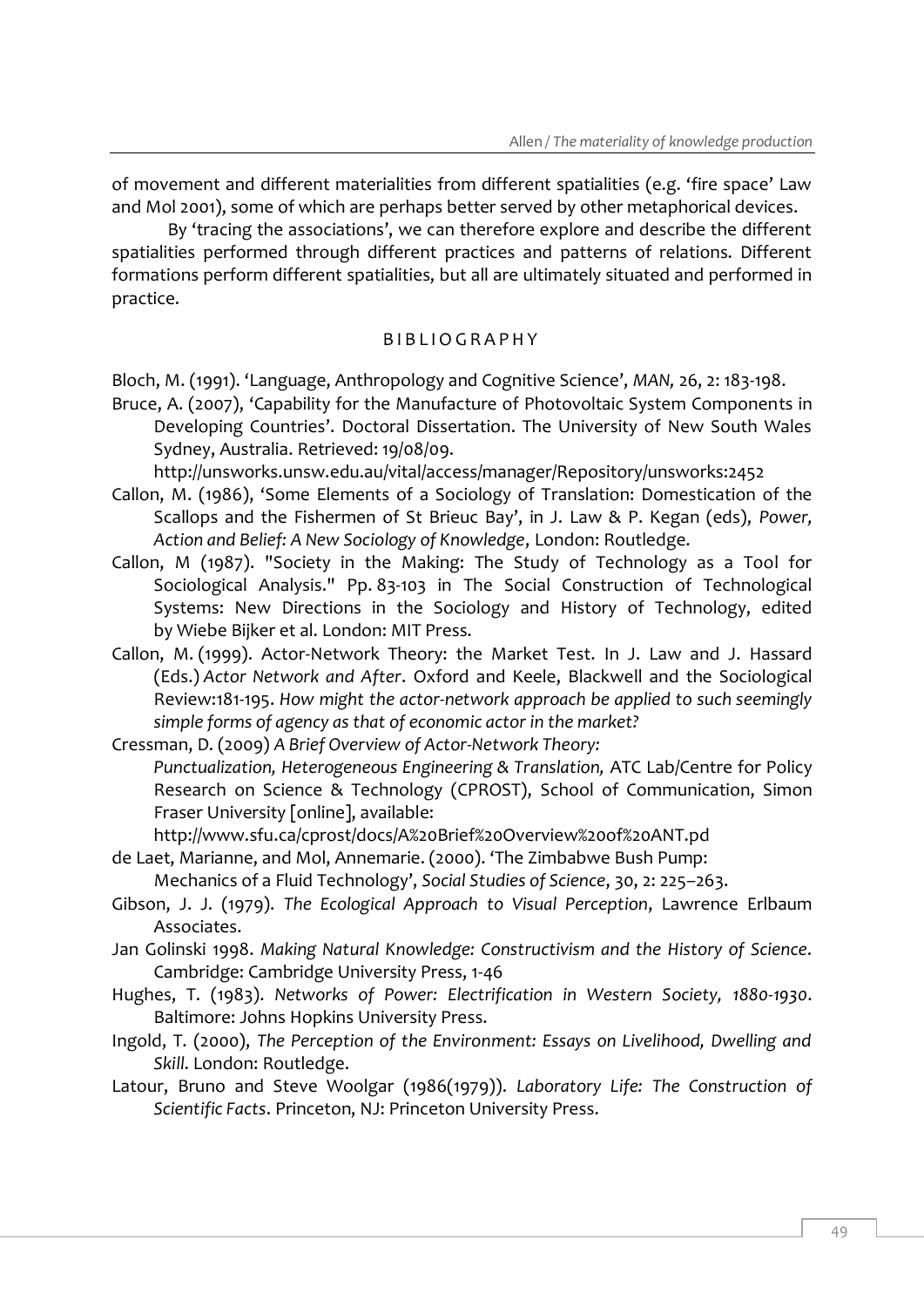- Latour, B. (1987), *Science in Action : How to Follow Scientists and Engineers Through Society*, Milton Keynes: Open University Press.
- Latour, B. (1988). *The Pasteurization of France*, tr. by Alan Sheridan and John Law. Cambridge, Massachusetts; London, England: Harvard University Press.
- Latour, B. (1992). 'Where are the Missing Masses? Sociology of a Few Mundane Artefacts'. In W. Bijker and J. Law (Eds.) *Shaping Technology, Building Society: Studies in Sociotechnical Change*. Cambridge, Mass, MIT Press: 225-258.

Latour, B. (1993), *We Have Never Been Modern*. Cambridge, M.A.: Harvard University Press.

- Latour, B. (1996). Aramis or the Love of Technology. Translated by Catherine Porter. Cambridge: Harvard University.
- Latour, B. (1997). 'On actor-network theory: a few clarifications', working paper, Centre for Social Theory and Technology, University of Keele, Keele, Staffs; available at http://www.keele.ac.uk/depts/sttlstaff/jl/pubs-jI2.htm
- Latour, B. (2005). *Reassembling the Social: An Introduction to Actor-Network Theory*, Oxford: Oxford University Press.
- Law, J. (1986). On the Methods of Long Distance Control: Vessels, Navigation and the Portuguese Route to India. In J. Law (Ed.) *Power, Action and Belief: a new Sociology of Knowledge? Sociological Review Monograph*. London, Routledge and Kegan Paul. **32**: 234-263.
- Law, J. (1988). The Anatomy of a Sociotechnical Struggle: the Design of the TSR2. In B. Elliott (Ed.) *Technology and Social Process*. Edinburgh, Edinburgh University Press: 44-69.
- Law, J. (1992), 'Notes on the Theory of the Actor-Network: Ordering, Strategy and Heterogeneity', *Systems Practice*, 5: 379-93.
- Law, J. (1994). *Organizing Modernity*. Oxford, Blackwell.
- Law, J. (2001). *Aircraft Stories: Decentering the Object in Technoscience*. Durham, N. Ca., Duke University Press.
- Law, J. 'Actor Network Theory and Material Semiotics,' version of 25th April 2007, available at

http://www. heterogeneities.

net/publications/Law2007ANTandMaterialSemiotics.pdf.

- Law, John, and Singleton, Vicky. (2000). 'Performing Technology's Stories', *Technology and Culture*, 41: 765-775
- Law, John, and Mol, Annemarie. (2001). 'Situating Technoscience: An Inquiry into Spatiality', *Environment and Planning D: Society and Space*, 19: 609–621.
- Mol, Annemarie, and Law, John. (1994). 'Regions, Networks and Fluids: Anaemia and Social Topology', *Social Studies of Science*, 24: 641–671.
- Star, S. L. (1991). Power, Technologies and the Phenomenology of Conventions: on being Allergic to Onions. In J. Law (Ed.) *A Sociology of Monsters? Essays on Power, Technology and Domination, Sociological Review Monograph*. London, Routledge. **38**: 26-56.